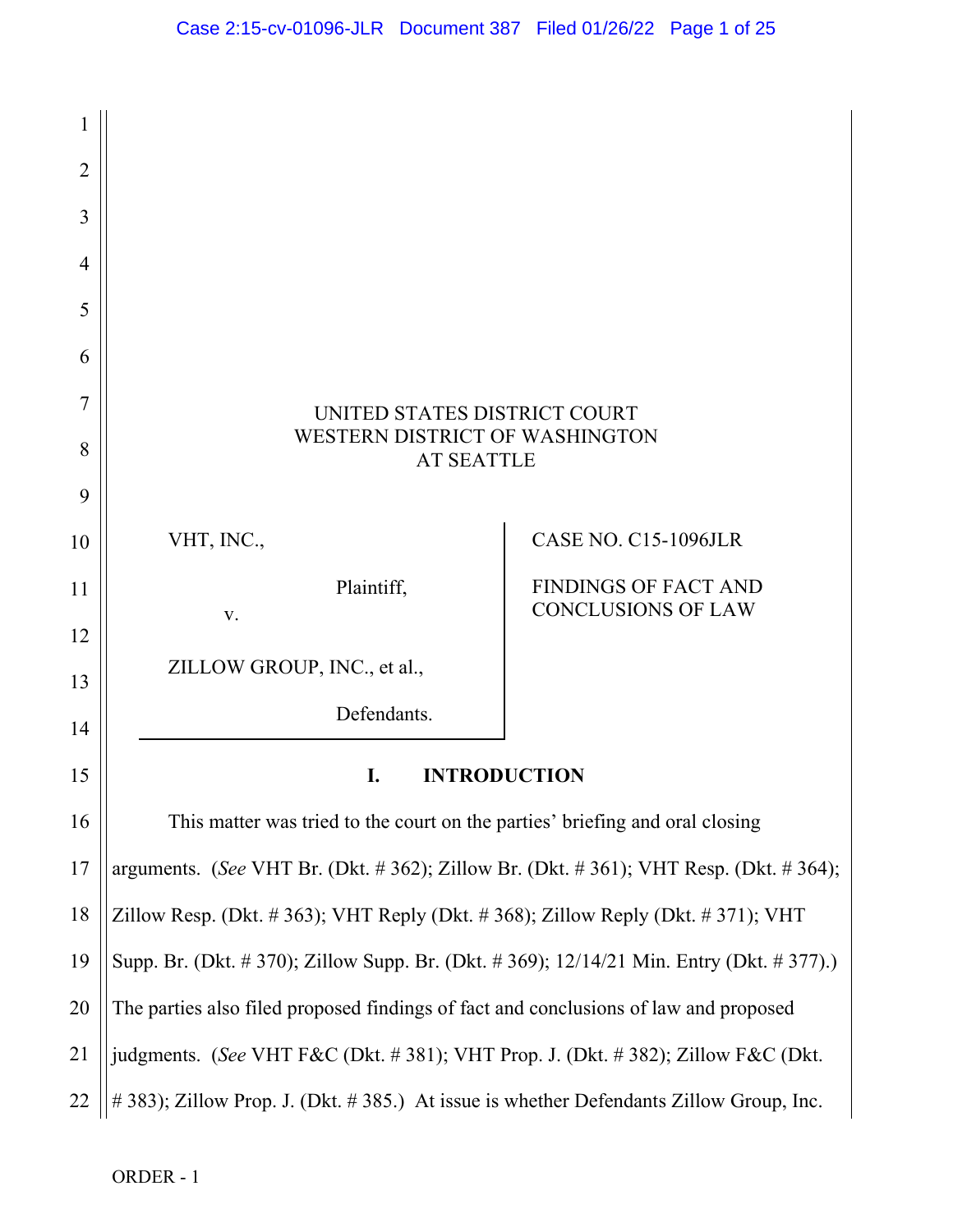1 2 3 4 5 6 7 8 9 and Zillow, Inc.'s (collectively, "Zillow") infringement of 2,700 of Plaintiff VHT, Inc.'s ("VHT") images on its Digs website was innocent, and the amount of statutory damages to which VHT is entitled for that infringement. The court has considered the parties' briefing, the exhibits admitted into evidence, the arguments of counsel, and the parties' proposed findings of fact and conclusions of law. Being fully advised, and pursuant to Federal Rule of Civil Procedure 52(a), the court (1) finds that Zillow's infringement of 388 of VHT's images prior to July 10, 2014 was innocent; (2) finds that Zillow's infringement of 2,312 of VHT's images after July 10, 2014 was not innocent; and (3) awards VHT statutory damages totaling \$1,927,200.

10 11 12

13

### **II. PROCEDURAL BACKGROUND**

14 This action arises from Zillow's use of VHT's copyrighted real estate photos on its Digs website and is before the court following remand by the Ninth Circuit Court of Appeals. *See VHT, Inc. v. Zillow Grp.*, *Inc.*, 918 F.3d 723, 730 (9th Cir.), *cert. denied*, 140 S. Ct. 122 (2019).

15 16 17 18 19 20 21 22 This case was originally tried to a jury between January 23, 2017, and February 9, 2017. (*See generally* Dkt.) Relevant to the issues currently before the court, the jury found that (1) Zillow directly infringed 28,125 of VHT's images it were used on Digs (Verdict Form (Dkt. # 281) at 1-2); (2) 19,132 of VHT's images had independent value (*id.* at 5); (3) VHT was entitled to \$2.84 in actual damages per infringed image (*id.* at 4); (4) Zillow willfully infringed 3,373 of VHT's images and was liable to VHT for \$1,500 in statutory damages per willfully infringed image (*id.* at 6); and (5) Zillow innocently infringed 15,939 of VHT's images and was liable to VHT for \$200 in statutory damages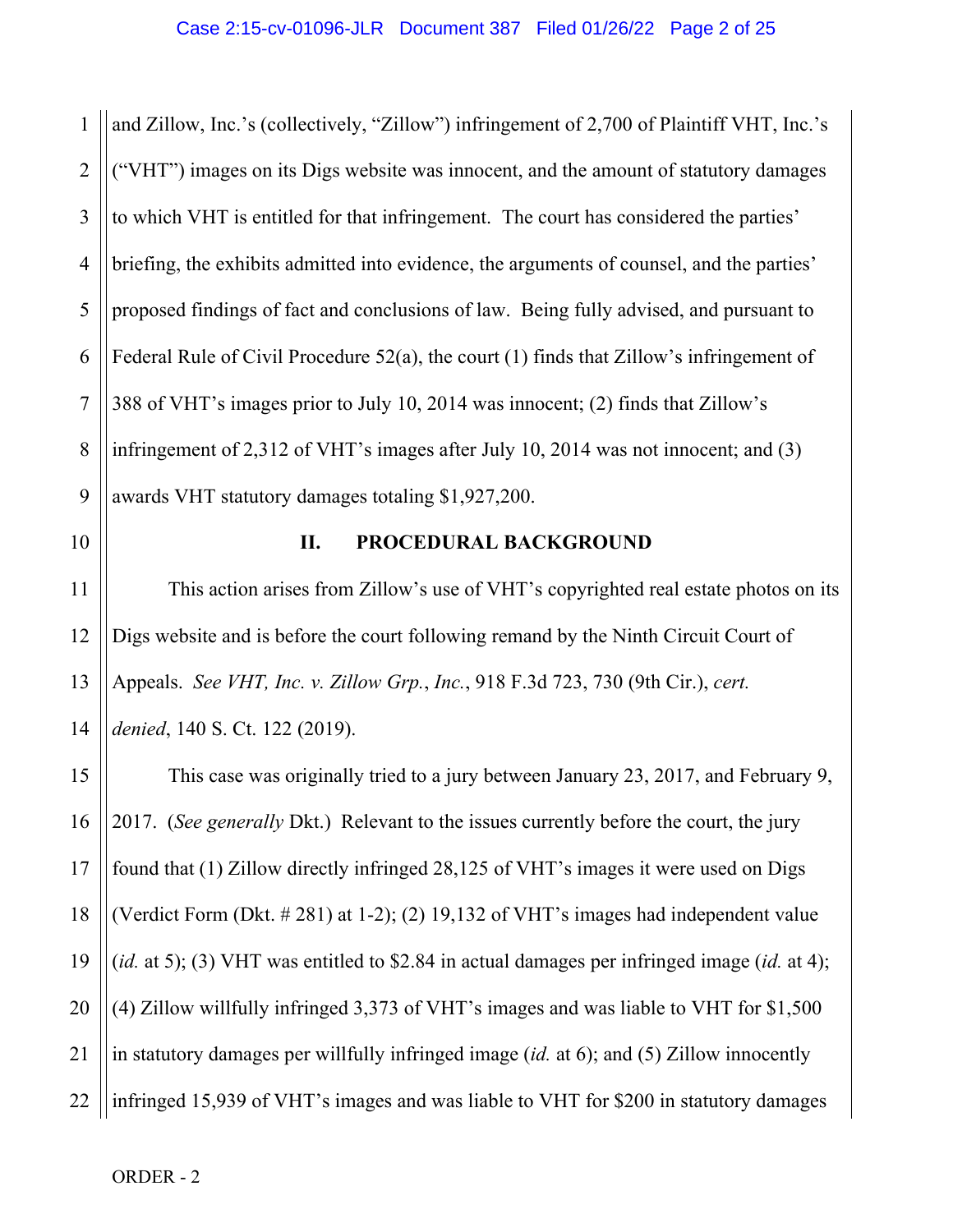1 2 3 4 per innocently infringed image (*id.*). The jury did not find that any of the images were neither willfully nor innocently infringed. (*See generally id.*) VHT elected to receive statutory damages in lieu of actual damages for those images that were eligible for statutory damages. (*See* Election (Dkt. # 286).)

5 6 7 8 9 10 11 12 13 14 15 16 17 After trial, Zillow moved for judgment notwithstanding the verdict or for a new trial. (*See* JNOV Mot. (Dkt. # 301).) The court upheld the jury's verdict that Zillow directly infringed VHT's copyright in searchable images that had been displayed on Digs, including the 2,700 images at issue in this bench trial. (6/20/17 Order (Dkt. # 315) at 46.) The court also upheld the jury's verdict that Zillow's infringement of these images was willful. (*Id.*) The court, however, reversed the jury's verdict that Zillow had infringed images that were nonsearchable and granted a new trial on VHT's indirect copyright infringement claims as to 114 of VHT's images. (*Id.*) On June 27, 2017, the parties stipulated and agreed to waive their rights to file motions for costs and for attorney's fees and to the dismissal without prejudice of VHT's indirect copyright infringement claims as to the 114 images for which the court had granted a new trial. (*See* 6/27/17 Joint Sub. (Dkt. # 316).) The court entered final judgment on July 10, 2017. (*See* 7/10/17 J. (Dkt.  $# 322).$ 

18 19 20 21 22 The parties filed cross-appeals. *See VHT*, 918 F.3d at 730. Relevant to the issues currently before the court, the Ninth Circuit reversed the court's denial of judgment notwithstanding the verdict on the issue of willfulness as to the 2,700 images for which the court had affirmed the jury's verdict; vacated the jury's finding of willful infringement of those images; and remanded for consideration of whether VHT's photos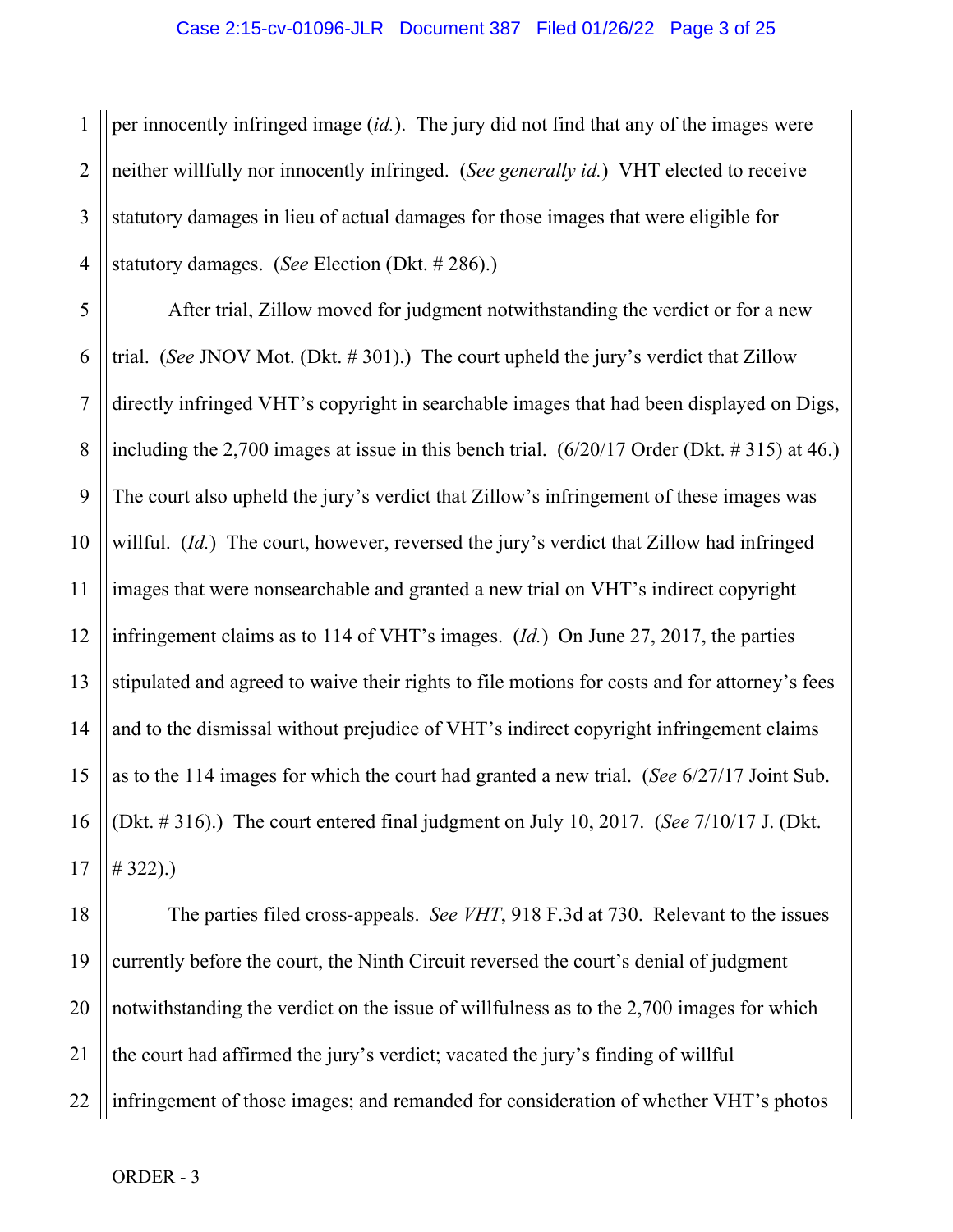1 2 3 used on Zillow's Digs site were part of a compilation or were individual "works" under the Copyright Act. *Id.* at 747-50. Whether Zillow's infringement of the 2,700 images at issue in this case was innocent was not before the Ninth Circuit. *See generally id.*

4 5 6 7 8 9 10 12 13 After remand, this court held, in relevant part, that VHT's images that Zillow used on Digs did not constitute a "compilation" within the meaning of 17 U.S.C. § 101 and therefore did not comprise a single "work" for purposes of calculating statutory damages under 17 U.S.C. § 504(c). (5/8/2020 Order (Dkt. # 347) at 25-35.) The court ordered the parties to submit a joint statement regarding the parties' positions as to the remaining issues left for adjudication and a proposed amended judgment. (*Id.* at 36.) After reviewing the parties' joint statement, the court held that a new trial was necessary to determine (1) whether or not Zillow's infringement of the 2,700 images for which the Ninth Circuit vacated the jury's willfulness finding was innocent and (2) the measure of statutory damages. (3/10/21 Order (Dkt. # 351) at 12.)

14 15 16 17 18 19 20 21 The parties subsequently agreed that these issues would be tried to the bench based on briefing, oral argument, and testimony and evidence admitted at the previous jury trial. (*See* 8/12/21 Order (Dkt. # 359) (granting the parties' stipulated motion regarding trial procedure).) The parties submitted briefing, and the court heard closing arguments on December 14, 2021. (*See* 12/14/21 Min. Entry.) After oral argument, the parties submitted proposed findings of fact and conclusions of law and proposed judgments. (*See* VHT F&C; VHT Prop. J.; Zillow F&C; Zillow Prop. J.) Being fully

22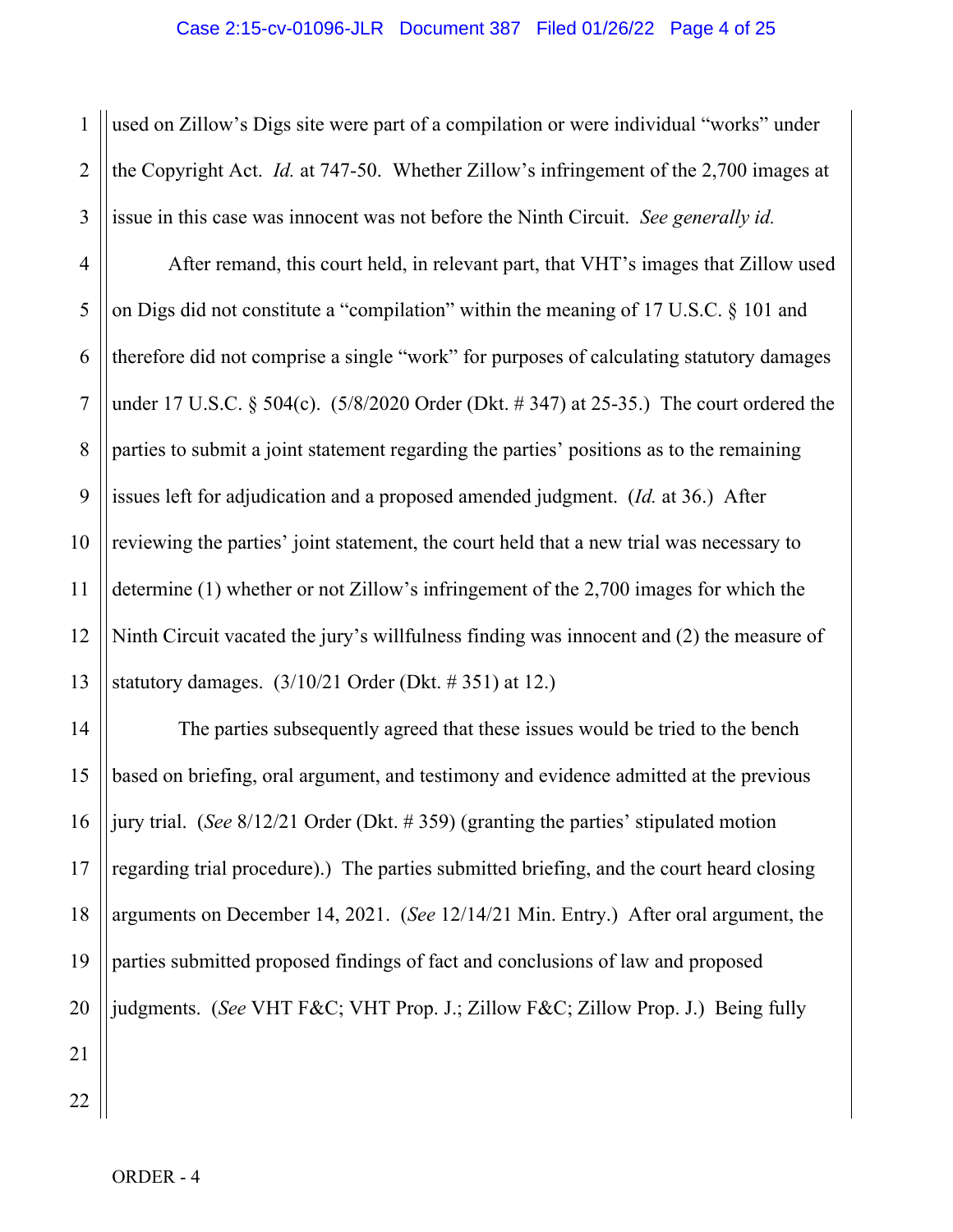1 2 advised, and pursuant to Federal Rule of Civil Procedure 52(a), the court now makes the following findings of fact and conclusions of  $law<sup>1</sup>$  $law<sup>1</sup>$  $law<sup>1</sup>$ .

3 4 5 6 7 8 9 10 11 12 13 14 15 16 **III. FINDINGS OF FACT A. The Parties** 1. VHT 1. VHT is a Delaware corporation with its principal place of business in Rosemont, Illinois. (Trial Ex. 600 ¶ 1.) Its primary business involves the creation and curation of photographs of residential real properties listed for sale, and its primary source of revenue is the licensing of those photographs to real estate brokers and agents. (*Id.* ¶ 2; Balduf Tr. (Dkt. # 290) at 67:23.) 2. VHT has a network of professional real estate photographers. (Trial Ex. 600 ¶ 7.) When a broker or agent requests that VHT obtain and license photos of a residential real estate property, VHT dispatches one of the photographers in its network to shoot photographs of that property. (*Id.* ¶ 8.) VHT owns valid copyrights in the photographs that are the subject of this action and therefore has the exclusive right to reproduce and display them. (*Id.* ¶ 9); *see* 17 U.S.C. § 106.

17 18 3. VHT's service level agreements and terms of use grant its customers the right to use the images in connection with selling or marketing a specific property. Its

<span id="page-4-0"></span>20 21 22  $<sup>1</sup>$  To the extent any of the court's findings of fact may be deemed conclusions of law, they</sup> shall also be considered conclusions of law. Similarly, to the extent any of the court's conclusions of law may be deemed findings of fact, they shall also be considered findings of fact. *See In re Bubble Up Del., Inc*., 684 F.2d 1259, 1262 (9th Cir. 1982).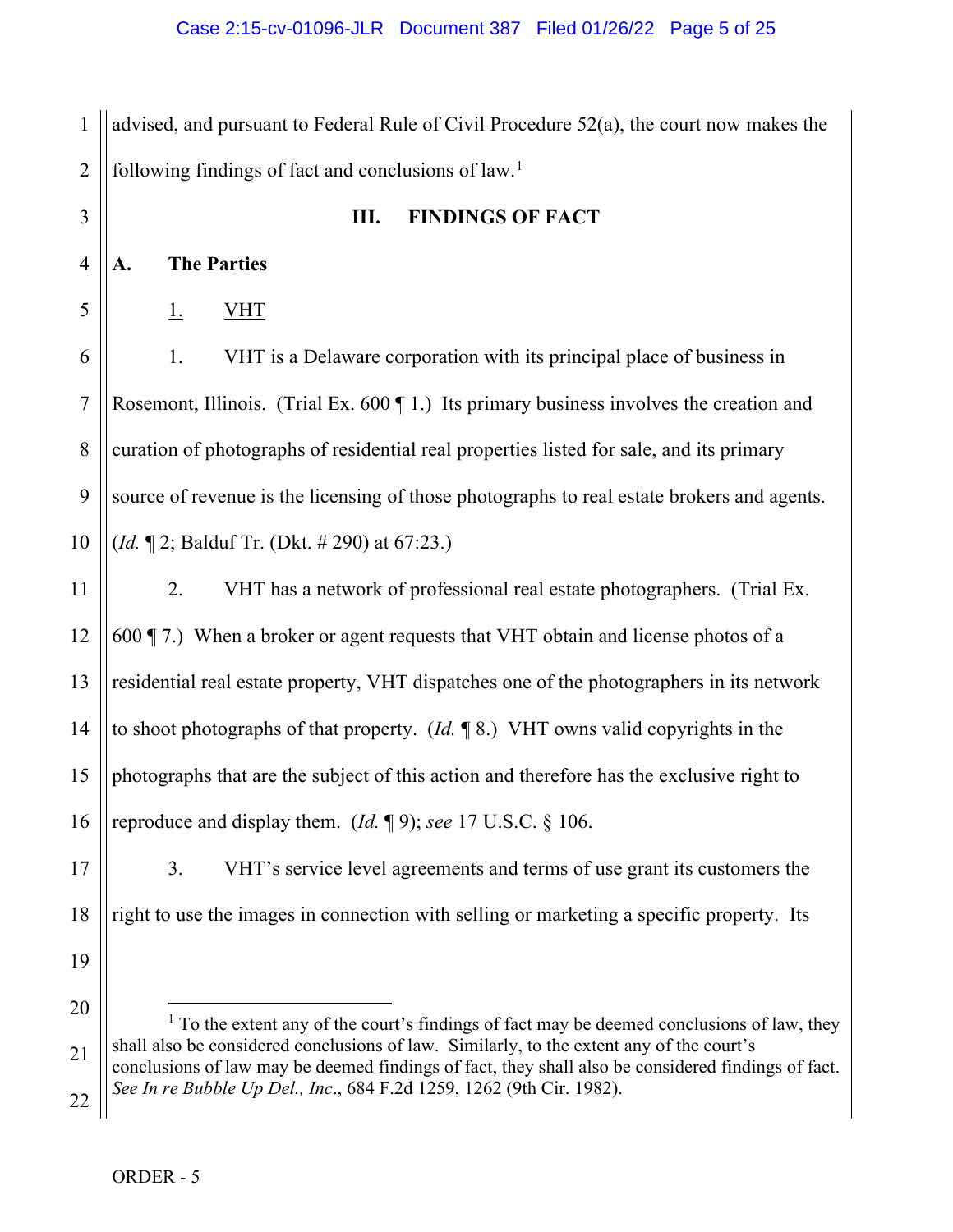1 2 3 4 licenses to larger brokerage firms also grant the right to use the images to market the agent representing the property. VHT's licenses do not permit any other use without VHT's express permission. (Trial Exs. 7, 476 (service level agreements); 2 (terms of use); Balduf Tr. at 77:19-80:23, 83:25-84:20, 86:18-87:25).)

5 6

7

8

9

2. Zillow

4. Zillow operates the largest real estate website in the United States. (Acker Tr. (Dkt.  $\# 291$  $\# 291$  $\# 291$ )<sup>2</sup> at 177:14-17). It owns and maintains a database which, at the time of the parties' 2017 trial, contained information about more than 110 million homes in the United States. (Trial Ex.  $600 \text{ } \text{T}$  10.)

10 11 12 13 5. Zillow's managers and executives have substantial experience with copyright and the licensing of content for its website. (*See, e.g.*, Samuelson Tr. (Dkt. # 294) at 131:11-18; Acker Tr. (Dkt. # 291) at 177:10-17; 178:10-180:12; Schwartz Tr. (Dkt. # 293) at 6:15-57:10.)

14 15 16 17 18 19 20 6. Zillow obtains images used on its websites through feed agreements with hundreds of Multiple Listing Services ("MLSes") and thousands of real estate brokers and agents. (Acker Tr. (Dkt. # 292) at 32:21-33:8.) It receives between three and five million photos every day through these feeds. (Gurney Tr. (Dkt. # 292) at 120:13-16.) 7. Zillow's agreements with its feed providers grant it an express license to use, copy, distribute, publicly display, and create derivative works for each photo, and the

<span id="page-5-0"></span><sup>21</sup> 22 <sup>2</sup> The testimony of Kristin Acker, Zillow's Vice President of Product Teams, spanned two days during the parties' 2017 trial. Accordingly, the court includes the docket number for the appropriate transcript in each citation to Ms. Acker's testimony.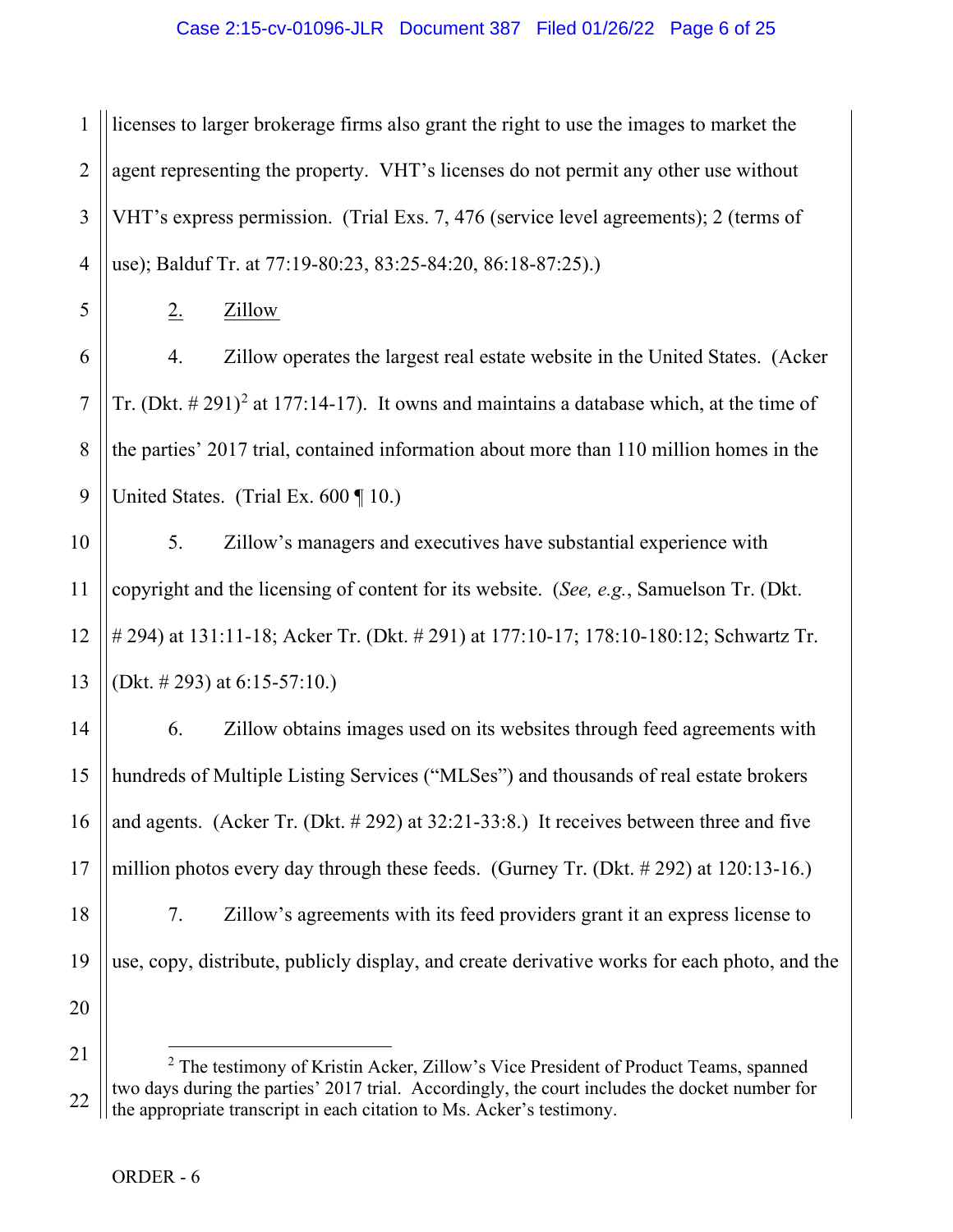1 2 3 4 5 6 7 8 9 10 11 agreements include unambiguous representations by the feed providers that they have the authority to assign such rights. *VHT*, 918 F.3d at 749; [3](#page-6-0) (*see also* Trial Ex. A-77 ¶ 3 (example feed agreement, stating that the feed provider grants to Zillow a "nonexclusive, royalty-free license to use, copy, distribute, publicly display and perform, and create derivative works . . .only on in and in connection with the operation, marketing and promotion of the web sites and other properties owned, operated or powered by Zillow or its authorized licensees."); *id.* ¶ 4 (stating the feed provider has "all necessary rights and authority" to grant Zillow these rights "on behalf of any third parties")). The feed providers further promised to indemnify Zillow against claims of third parties arising from the provider's breach of its warranty that it is able to assign these rights. (Trial Ex.  $A-77 \P 4.$ 

8. The feed agreements also specify whether Zillow's right to use the photos is temporally limited. Zillow characterizes as "evergreen" photos from feed agreements that grant a right to display an image in perpetuity; it classifies as "deciduous" photos from feed agreements that require Zillow to cease displaying the photos after the corresponding property is sold or taken off the market. (Acker Tr. (Dkt. # 292) at

17

12

13

14

15

<span id="page-6-0"></span><sup>18</sup> 19  $3$  Although the Ninth Circuit did not make express findings of fact, it reviewed the jury's verdict to determine whether it was supported by substantial evidence—that is, "'evidence adequate to support the jury's conclusion, even if it is also possible to draw a contrary conclusion.'" *VHT*, 918 F.3d at 735 (quoting *Unicolors, Inc., v. Urban Outfitters, Inc.*, 853 F.3d 980, 991 (9th Cir. 2017)). Under this standard, the court will "uphold the verdict unless 'the

<sup>20</sup> evidence permits *only one* reasonable conclusion, and that conclusion is contrary to the jury's verdict.'" *Id.* (quoting *Wallace v. City of San Diego*, 479 F.3d 616, 624 (9th Cir. 2007); and

<sup>21</sup> 22 citing Fed. R. Civ. P. 50(a)) (emphasis added). Thus, the court considers itself bound by the Ninth Circuit's conclusions regarding the facts that were and were not established by the trial record. *See, e.g.*, *id.* at 748-49 (stating the Ninth Circuit's conclusions regarding the facts

established at trial relating to the jury's willfulness finding).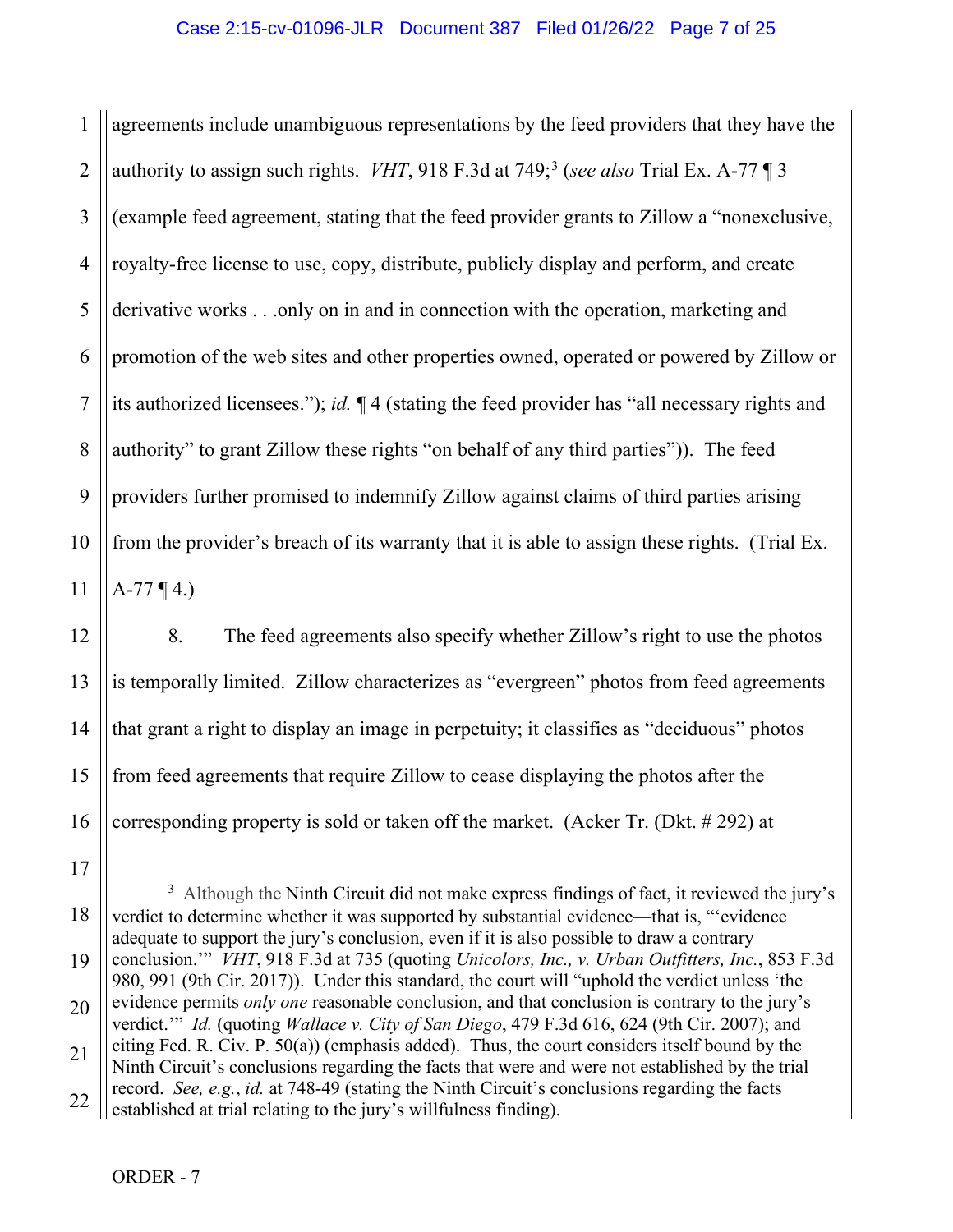1 2 3 70:8-16.) Zillow developed procedures to identify the scope of its license for each uploaded photo and employed automated protocols to manage the use of each photo consistent with its evergreen or deciduous designation. *VHT*, 918 F.3d at 749.

4 5 6 9. In 2020, Zillow reported \$7.49 billion in assets and \$3.34 billion in revenues. *See* Zillow's 2020 Form 10-K, available at https://sec.report/Document/0001617640-21-000012/.[4](#page-7-0)

7

15

16

17

### **B. Zillow's Digs Website**

8 9 10 11 12 13 14 10. In 2012, Zillow began to develop Digs, a home design platform intended to keep users engaged with its website even when they were not currently shopping for homes and to generate revenue from advertisers. The Digs website provided features to help home shoppers and homeowners figure out home improvement projects, how much the projects might cost, and what type of return on investment they could get if they sell the home after completing the project. (Acker Tr. (Dkt. # 291) at 187:17-190:0, 218:5-13; Schielke Tr. (Dkt. # 294) at 66:12-18; Trial Ex. 76.)

11. Zillow built Digs knowing that it required photographs of home interiors and that Zillow would have access to such photographs through its existing feeds. (Acker Tr. (Dkt. # 291) at 190:13-17.)

18 19 20 12. Zillow launched Digs in February 2013 with 20,000 images taken from Zillow's listing site. (Acker Tr. (Dkt. # 291) at 195:6-10, 198:16-199:9.) To determine

<span id="page-7-0"></span><sup>21</sup> 22 <sup>4</sup> The court takes judicial notice of Zillow's annual report pursuant to Federal Rule of Evidence 201 and concludes that it falls under the hearsay exclusion for admissions in Federal Rule of Evidence 801(d)(2).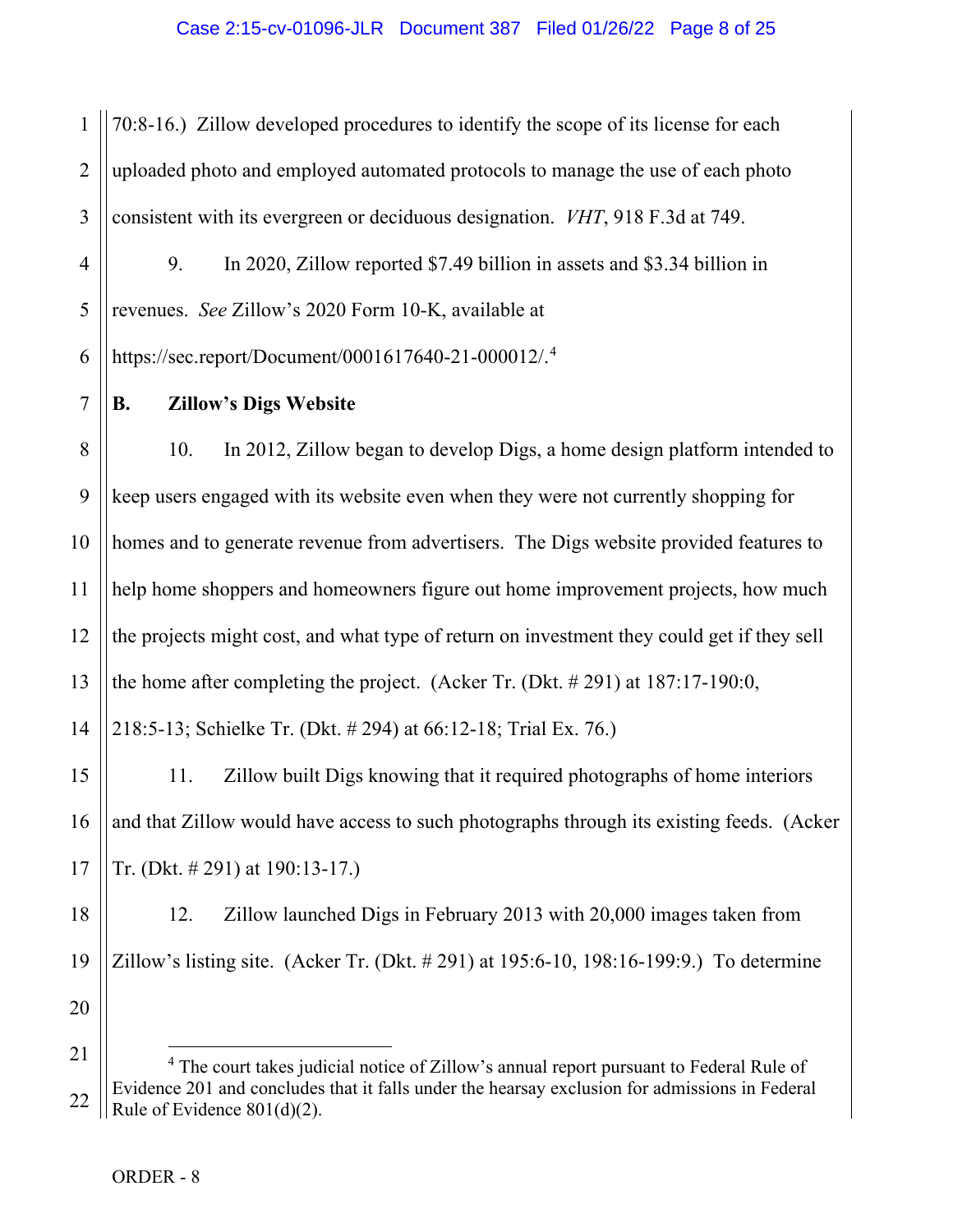1 2 3 4 5 which images to display on Digs, Zillow's moderators looked at images from the listing site for which Zillow had evergreen rights, identified those that looked to be interesting or notable for Digs users, and tagged them to reflect certain attributes of the photos. (Schielke Tr. at 70:5-9, 78:19-79:1, 79:10-19, 80:9-81:3.) These tagged images were included in a searchable set of images for Digs users. (Schielke Tr. at 70:24-71:10.)

6 7 8 9 10 11 12 13. When it launched, Digs contained 870 VHT images – that is, images that Zillow had obtained from feed providers that had, in turn, licensed the images from VHT for use in marketing specific properties or real estate agents. (Trial Ex.  $512<sup>5</sup>$  $512<sup>5</sup>$  Col. AD = "Y"; Balduf Tr. at  $77:19-80:23$ ,  $86:18-87:25$ .) Of these, eight are among the  $2,700$ directly infringed, searchable, displayed images at issue in this trial. (Trial Ex. 512, Col. N = "Board + Searchable (Removed)," "Searchable," and "Searchable + Board"; Col. AD  $=$  "Y"; Col. AR = "Y"; Col. AW = "Y".)

13 14 15 16 17 14. After launch, Zillow added the ability for its users to save evergreen images from its home details web site pages, which displayed images associated with real estate listings or off-market properties. (Schielke Tr. at 71:17-25, 74:16-19.) Images that Zillow users saved using this feature were added to a queue for review by Zillow's moderators, who eventually reviewed the images, added a subset of them to the

- 18
- 19

<span id="page-8-0"></span><sup>20</sup> 21 22  $<sup>5</sup>$  The parties stipulated that the Excel spreadsheet introduced as Trial Exhibit 512 "lists"</sup> each image at issue in this case and summarizes relevant data about each image, including certain facts relating to VHT's creation and distribution of the image, as well as certain facts relating to Zillow's use of the image on Digs." (Trial Ex. 600 ¶ 12.) They further agreed that the factfinder "must treat every fact in this spreadsheet as proven." (*Id.*) Citations to Trial Exhibit 512 include the set of column filters that the reader should apply in order to view the relevant data.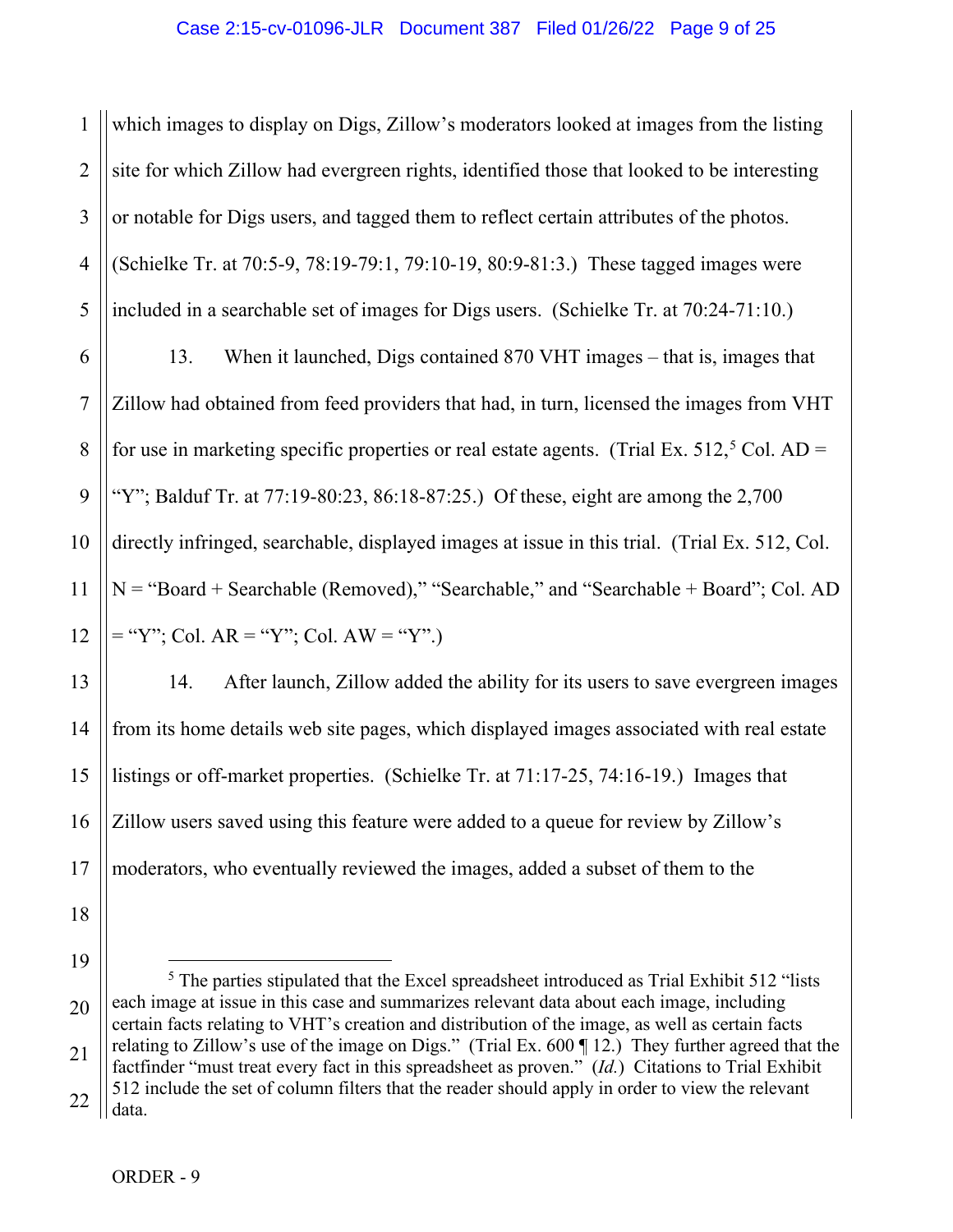1 2 searchable set of images, and added tags that would enable the images to appear in Digs search results. (*Id.* at 79:10-81:7.)

3 4 5 6 7 15. VHT did not license its images to Zillow directly for use on Digs. Zillow never paid VHT, nor asked VHT's permission, to use VHT's images on Digs. (Balduf Tr. at 99:2-16, 127:21-23; *see also id.* at 98:16-99:1 (noting that under VHT's license, its customers can display VHT's images on Zillow as long as the images are being used for the purpose of marketing homes).)

8 9 10 11 16. Zillow projected that Digs would generate over \$48 million in annual revenue for Zillow by 2018. (Acker Tr. (Dkt. # 291) at 219:6-220:21; Trial Ex. 76.) By 2017, however, Digs was generating only about \$28,000 to \$30,000 per month in revenue, or less than \$360,000 per year. (Acker Tr. (Dkt. # 292) at 74:20-25.)

12 13 14 15 17. A total of 2,700 of VHT's images that Zillow used on the Digs website were at issue in this trial. (*See* 6/20/17 Order (Dkt. # 315) at 46); *VHT*, 918 F.3d at 748. The jury's finding that Zillow directly infringed these images was affirmed on appeal. (Verdict Form at 1-2); *VHT*, 918 F.3d at 750.

**C. Negotiations after the Digs Launch**

17 18 19 20 21 22 18. Shortly after the February 2013 launch of Digs, VHT's Vice President of Sales, Kevin McGuire, learned about Digs through a press release and visited the Digs website. (McGuire Tr. (Dkt. # 291) at 25:11-16.) He noticed that there were photographs from one of VHT's customers and assumed that the photos belonged to VHT. (*Id.* at 25:17-23.) He was "intrigued" and thought Digs would provide an opportunity for VHT to license its images to Zillow. (*Id.* at 25:24-26:11.)

ORDER - 10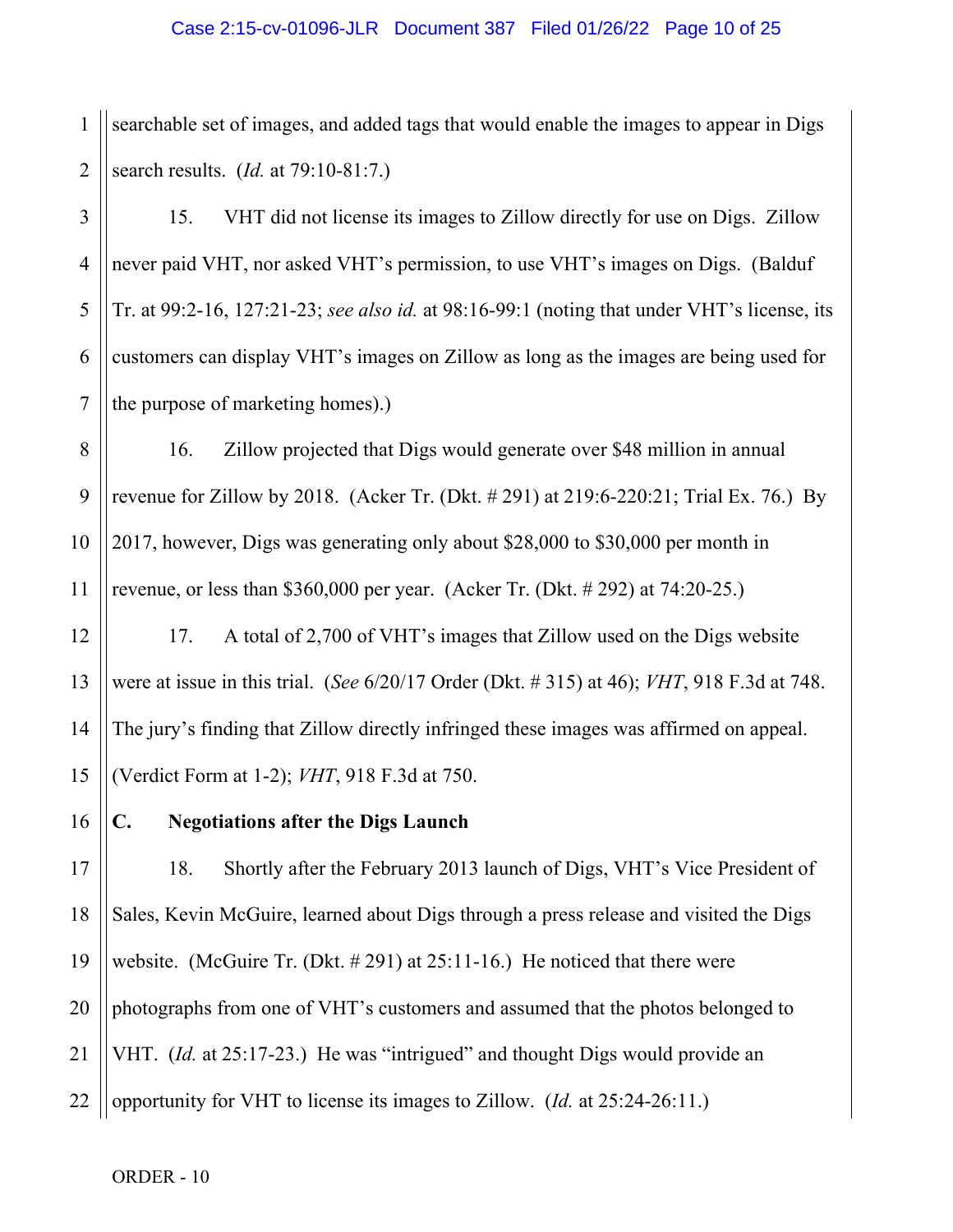1 2 3 4 5 6 19. On February 11, 2013, Mr. McGuire sent an email to Greg Schwartz, Zillow's Chief Business Officer, titled "Content for Digs." (*Id.* at 26:12-15; Trial Ex. 51.) In this email, Mr. McGuire asked Mr. Schwartz who he should speak with "about helping [Zillow] gain Hi Resolution content for your D[igs] section[.]" (Trial Ex. 51.) He pointed out that Digs already contained some of VHT's images but did not say anything about VHT infringing on those images. (*Id.*)

7 8 9 10 11 12 13 14 15 16 20. On or about February 14, 2013, Mr. McGuire, Mr. Schwartz, and VHT's former Chief Operating Officer participated in a call. (McGuire Tr. at 27:19-24.) During this call, Mr. McGuire told Mr. Schwartz that VHT owned the copyright on millions of photographs that it could license to Zillow for use on Digs and that VHT could provide a data feed of photos directly to Zillow. (*Id.* at 27:25-28:17.) Although Mr. McGuire told Mr. Schwartz that VHT owned the copyright in its photos and was interested in licensing them, he did not tell Mr. Schwartz that Zillow was infringing on those photographs, nor did he ask Zillow to remove the images from Digs. (*See id.* at 29:5-11, 55:14-56:3; *see* Schwartz Tr. at 63:1-6 (stating the "principal point" of the call was VHT's interest in selling Zillow its database of photos).)

17 18 19 21. After that call, Mr. Schwartz emailed other Zillow executives that he was "warm to the idea" of VHT "contribut [ing]" "high quality photos with rights" to Digs. (Trial Ex. 45.)

20 21 22 22. Mr. McGuire and Mr. Schwartz continued to discuss content for Digs over the next several months. (*See* Trial Ex. 506.) Mr. Schwartz eventually brought Chris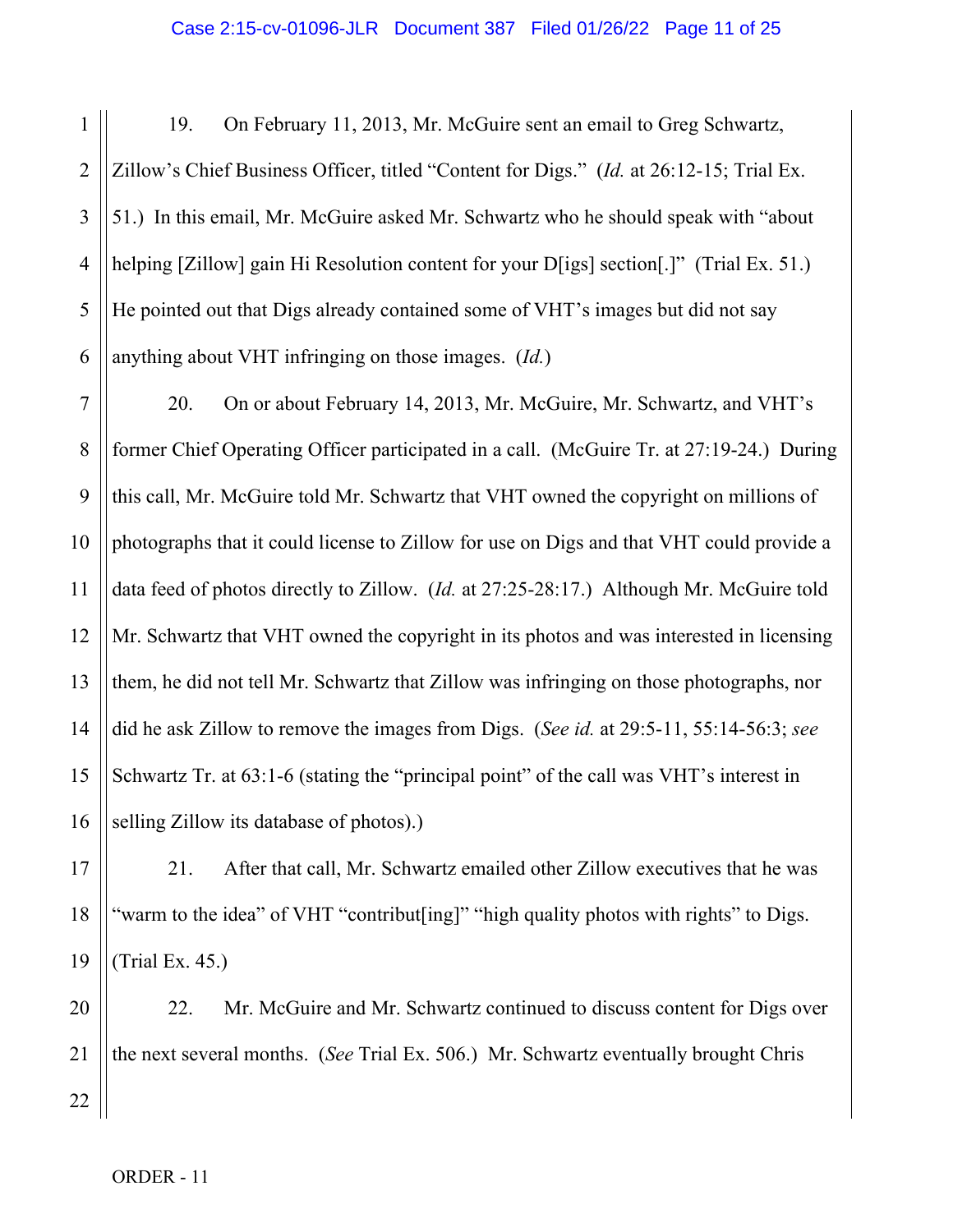1 2 Crocker, another Zillow executive, into the discussion. (McGuire Tr. at 29:12-35:3; Trial Ex. 506.)

3 4 5 6 7 8 9 10 23. VHT and Zillow continued to discuss a potential license through July 2013. (*See* Trial Ex. 506.) The parties even discussed what it would take to build a data feed from VHT for active listings. (*See* McGuire Tr. at 33:14-20; *see also* Balduf Tr. at 104:22-105:4 (stating that VHT had started to look at how they would "operationalize" a feed).) During a call on July 24, 2013, however, Mr. Crocker informed Mr. McGuire and VHT's Chief Executive Officer Brian Balduf that Zillow had decided to "go in another direction" for photographs for Digs and would no longer need to discuss a license. (*Id.* at 33:21-34:14; Balduf Tr. at 105:5-11.)

14 15 24. At no point during these discussions did VHT accuse Zillow of infringement or ask Zillow to remove its photos from Digs. (Balduf Tr. at 137:17-20 (acknowledging that VHT did not accuse Zillow of infringing its copyrights for over a year after it first contacted Zillow because its executives were interested in "doing a deal" with VHT).)

16 17 18 19 20 21 25. The court finds, based on the evidence in the trial record, that the discussions between Zillow and VHT between February and July 2013 focused on licensing a separate feed of high-resolution photos directly from VHT to Zillow for use on Digs. The parties did not discuss Zillow's need to obtain a license to use photographs that it received from its feed providers on Digs, nor did VHT accuse Zillow of infringing its rights in any of the images that Zillow was already using on Digs.

11

12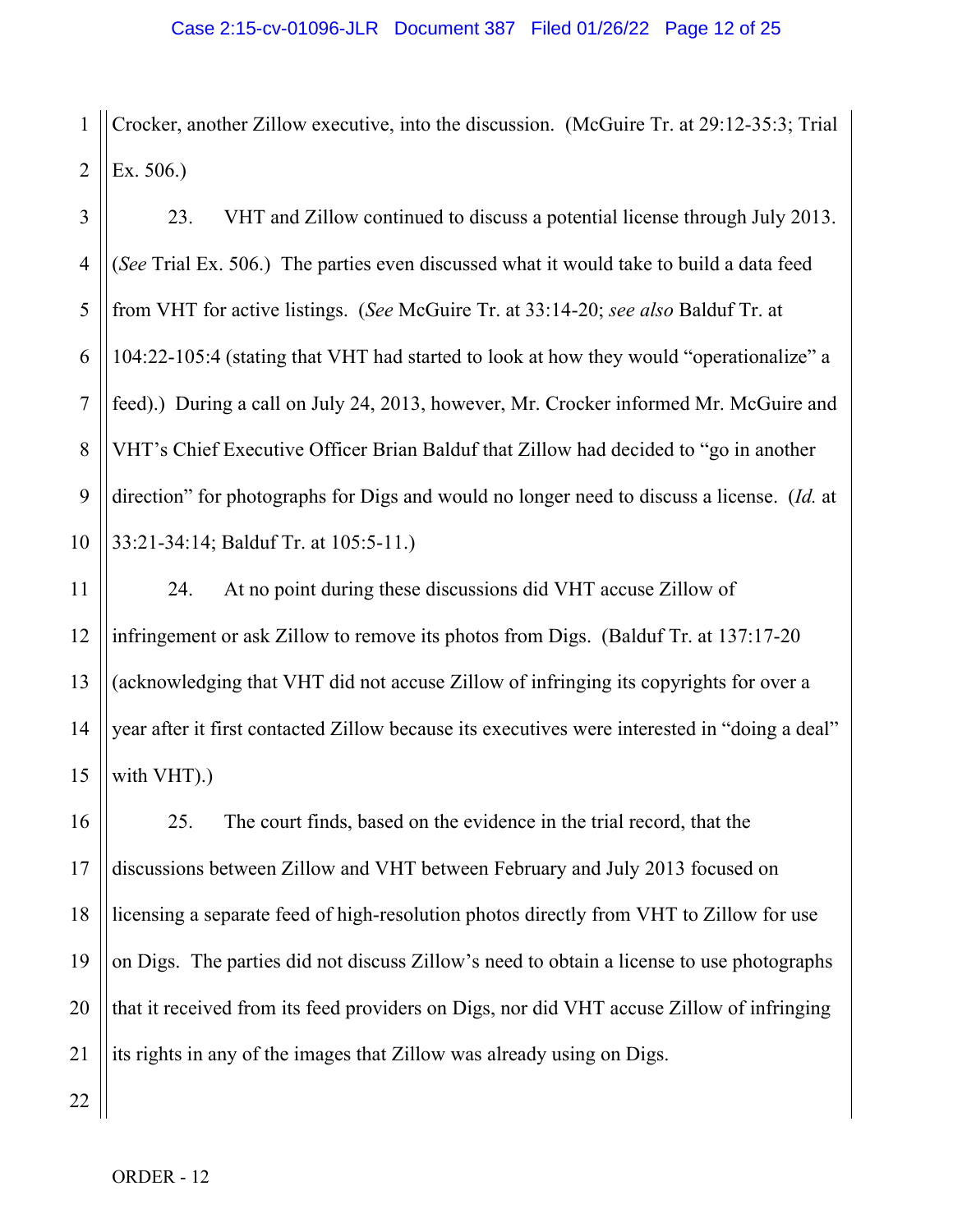1

14

15

16

17

# **D. VHT's Notice Letter and Subsequent Events**

2 3 4 5 6 7 8 9 10 11 12 13 26. On July 10, 2014, VHT formally notified Zillow in a cease and desist letter that Zillow's use of its images on Digs was unauthorized and outside the scope of any license VHT had granted its customers. (Trial Ex. 98 ("Notice Letter").) The letter put Zillow on notice that VHT "owns and retains all copyrights" in works created by VHT or its photographers. (*Id.*) It stated that VHT's license to its clients, including Zillow's feed providers, was limited to allowing licensees to market properties depicted in the photographs. (*Id.*) The letter explained that VHT could not provide a website URL for each infringing image because the image URLs were not static. (*Id.*) VHT did, however, provide a list of allegedly infringed images identified by property address. (*Id.*) It asked Zillow to remove the images and to take steps to ensure that VHT's images would not be used in the future for any purpose unrelated to the marketing of properties currently for sale. (*Id.*)

27. By the time VHT sent the Notice Letter, Zillow had already displayed on Digs 388 of the 2,700 images at issue in this trial. (Trial Ex. 512, Col.  $N =$  "Board + Searchable (Removed)", "Searchable", and "Searchable + Board"; Col. AR = "Y"; Col.  $AW = "Y"$ ; Col.  $AU = "N"$ .)

18 19 20 28. "At no point during their year of communications prior to [VHT's] issuance of the Notice Letter did VHT raise the specter of infringement." *VHT*, 918 F.3d at 749; (*see also* Balduf Tr. at 137:17-20).

21 22 29. After VHT sent the Notice Letter, Zillow reached out to VHT to schedule a call which included Mr. Balduf and Mr. Schwartz. (*See* Trial Ex. 101; Schwartz Tr. at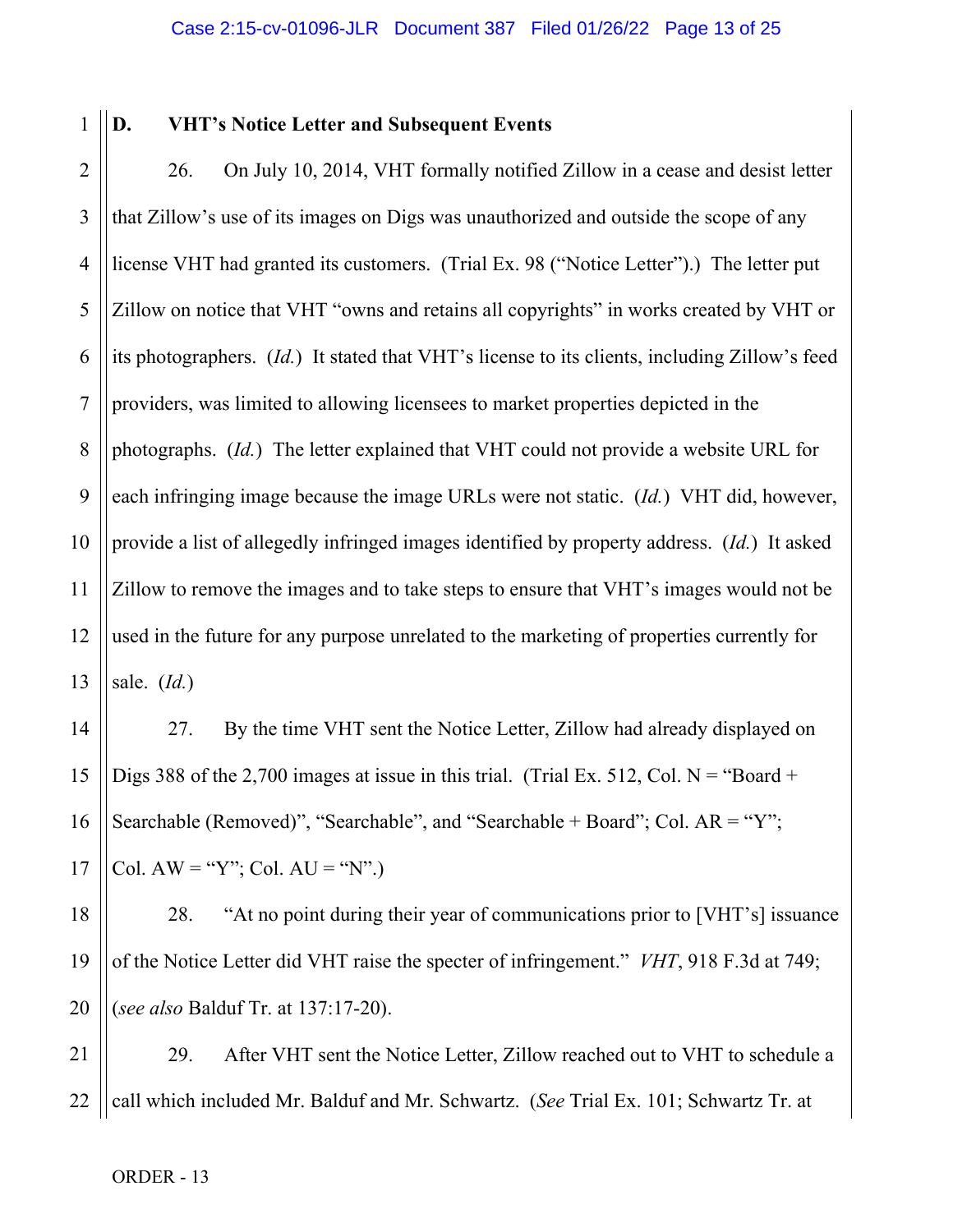1 2 3 4 73:3-6.) On July 18, Zillow proposed sending photography business to VHT in exchange for releasing its claims. VHT rejected the proposal. (Schwartz Tr. at 71:2-72:8.) Mr. Schwartz explained his understanding that Zillow's feed providers had given it the right to use the photos in the manner Zillow was using them. (*Id.* at 72:17-73:2.)

5 6 7 8 9 10 11 12 30. Zillow responded to the Notice Letter on July 21, 2014. (Trial Ex. 103.) It requested "a sample" of each form of VHT's license agreement in order to evaluate the terms of VHT's licenses. (*Id.*) It also stated that it had sampled the properties listed by VHT in its Notice Letter and found that "as many as thirty percent" of the images were "properly posted." (*Id.*) It did not request additional identifying information for the images that VHT asserted were infringed. (*Id.*) Zillow stated that it would work cooperatively with VHT to resolve the issues and would promptly review the requested licensing information. (*Id.*)

31. In a letter dated July 28, 2014, VHT provided to Zillow its standard license terms, which included a provision limiting the use of VHT's images to "the sales or marketing of the subject property or the company/agent representing the property." (Trial Ex. 105.) It did not provide a copy of any form of agreement. (*See id.*)

17 18 19 32. The parties subsequently engaged again in discussions about a possible licensing agreement. (*See* Trial Ex. A-102; Balduf Tr. at 121:12-19.) These discussions included calls and emails. (*See* Trial Ex. 113; Schwartz Tr. at 74:23-75:2.)

20 21 22 33. On September 16, 2014, Mr. Schwartz emailed Zillow's chief legal officer, Kathleen Philips, copying Mr. Balduf, and asked Ms. Philips to "top line" the information Zillow would need to "build a 'valuation model.'" (*See* Trial Ex. A-102 at 2.)

13

14

15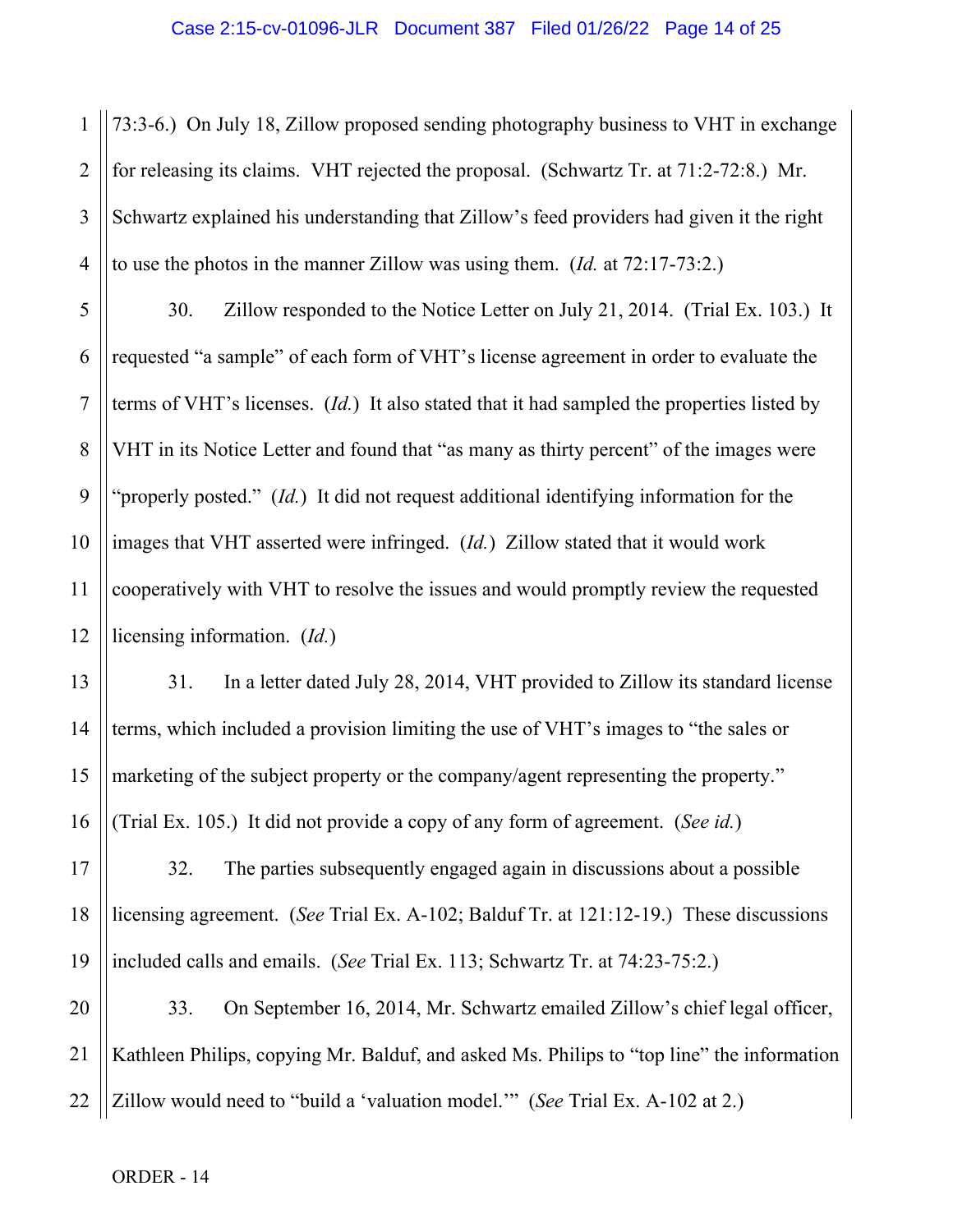1 2 3 4 5 6 34. Mr. Balduf emailed Ms. Philips on October 8, 2014, to "check in." (Trial Ex. 137 at 2.) On October 20, 2014, Ms. Philips responded and requested "[a]ll license agreements in place" between VHT and any broker or agent who provided or would provide photos to Zillow; "[a]ll license/assignment agreements" between VHT and its photographers; and "[a]ny agreements . . . between photographers/brokers and agents/sellers evidencing their understanding of rights in the photos." (*Id.* at 1-2.)

7 8 9 10 11 12 13 14 15 35. On January 15, 2015, Mr. Balduf emailed Ms. Philips copies of representative VHT agreements with real estate brokers and its standard independent contractor agreement with VHT network photographers. (*See generally id.*) Zillow Corporate Counsel Michelle Wynne responded to Mr. Balduf that same day. (Trial Ex. 136.) In this email, she informed Mr. Balduf that Zillow would review the representative agreements and asked again for VHT to provide the executed versions of the photography and brokerage agreements. (*Id.*) Mr. Balduf agreed that he would "absolutely" do so. (*Id.*) Neither Zillow nor VHT followed up on this exchange, however. (*See* Trial Ex. 136; Balduf Tr. at 157:17-24.)

36. VHT filed this lawsuit on July 8, 2015. (*See* Compl. (Dkt. # 1).)

17 18 19 20 21 22 37. Zillow added 2,312 of the 2,700 images at issue to Digs after VHT sent the Notice Letter. (Trial Ex. 512, Col. N = "Board + Searchable (Removed)", "Searchable", and "Searchable + Board"; Col.  $AR = "Y"$ ; Col.  $AW = "Y"$ ; Col.  $AU = "Y"$ .) The last of the images at issue were added to Digs by February 17, 2016. (Trial Ex. 512, Col.  $N = "Board + Searchable (Removed)", "Searchable", and "Searchable + Board";$ Col.  $AR = "Y"$ ; Col.  $AW = "Y"$ ; sort Col. P for "Created in Digs.".)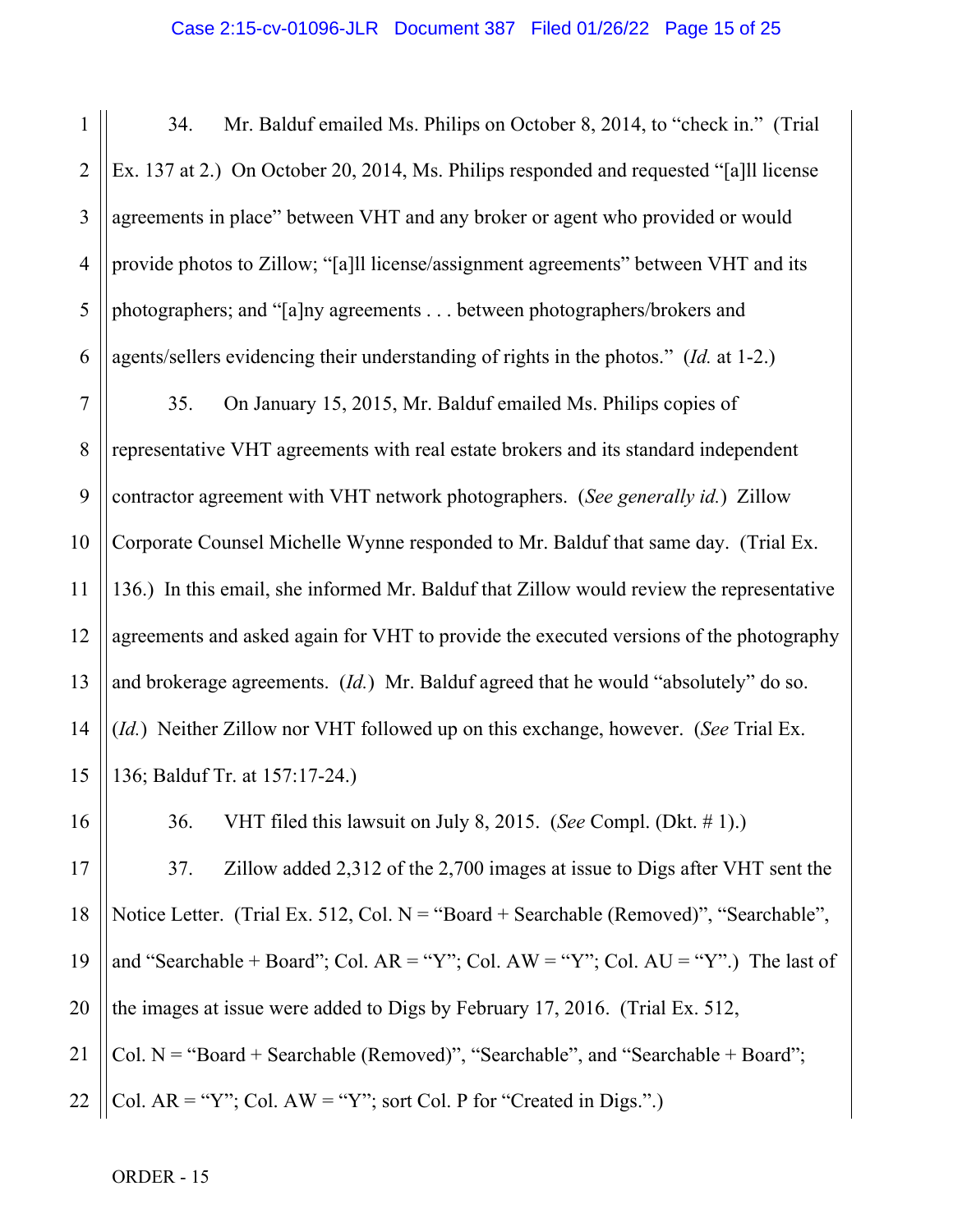#### Case 2:15-cv-01096-JLR Document 387 Filed 01/26/22 Page 16 of 25

1

# **E. Issues Related to Removing VHT's Images from Digs**

2 3 4 5 6 7 8 9 10 38. To specifically identify a VHT image, Zillow required a unique image identifier called a Zillow ID, which appears in the URL for the image. *VHT*, 918 F.3d at 745. Zillow did not otherwise have the technical ability to screen out or identify infringing VHT photos among the many photos that were saved or uploaded daily to Digs. *Id.* at 746. Rather, "[o]nce VHT photos were uploaded to the Listing Platform with appropriate certification of rights, ferreting out claimed infringement through use on Digs was beyond hunting for a needle in a haystack." *Id.*; (*see also* 6/20/17 Order at 39 (concluding that "the trial record lacked substantial evidence of a practical ability to limit direct infringement").

39. The court finds, however, that there is no evidence in the trial record that Zillow asked VHT to identify the allegedly infringing by URL or by Zillow ID until after this litigation was filed.

14 15 16 17 18 40. Zillow began to remove the images at issue from Digs starting in July 2016 and finished by fall of that year. (*See* Kutner Decl. (Dkt. # 303) ¶ 2; *see also* 11/4/21 Min. Order (Dkt. # 373) (admitting Mr. Kutner's declaration for the limited purpose of showing that Zillow removed VHT's images from its Digs site between July 2016 and September 2016).)

19

11

12

13

# **F. Additional Facts Established in the Record**

20 21 22 41. Each of VHT's images had independent value. (Verdict Form at 5.) The jury awarded VHT \$2.84 in actual damages per directly infringed image and \$200 per innocently infringed image that was eligible for statutory damages. (*Id.* at 4.)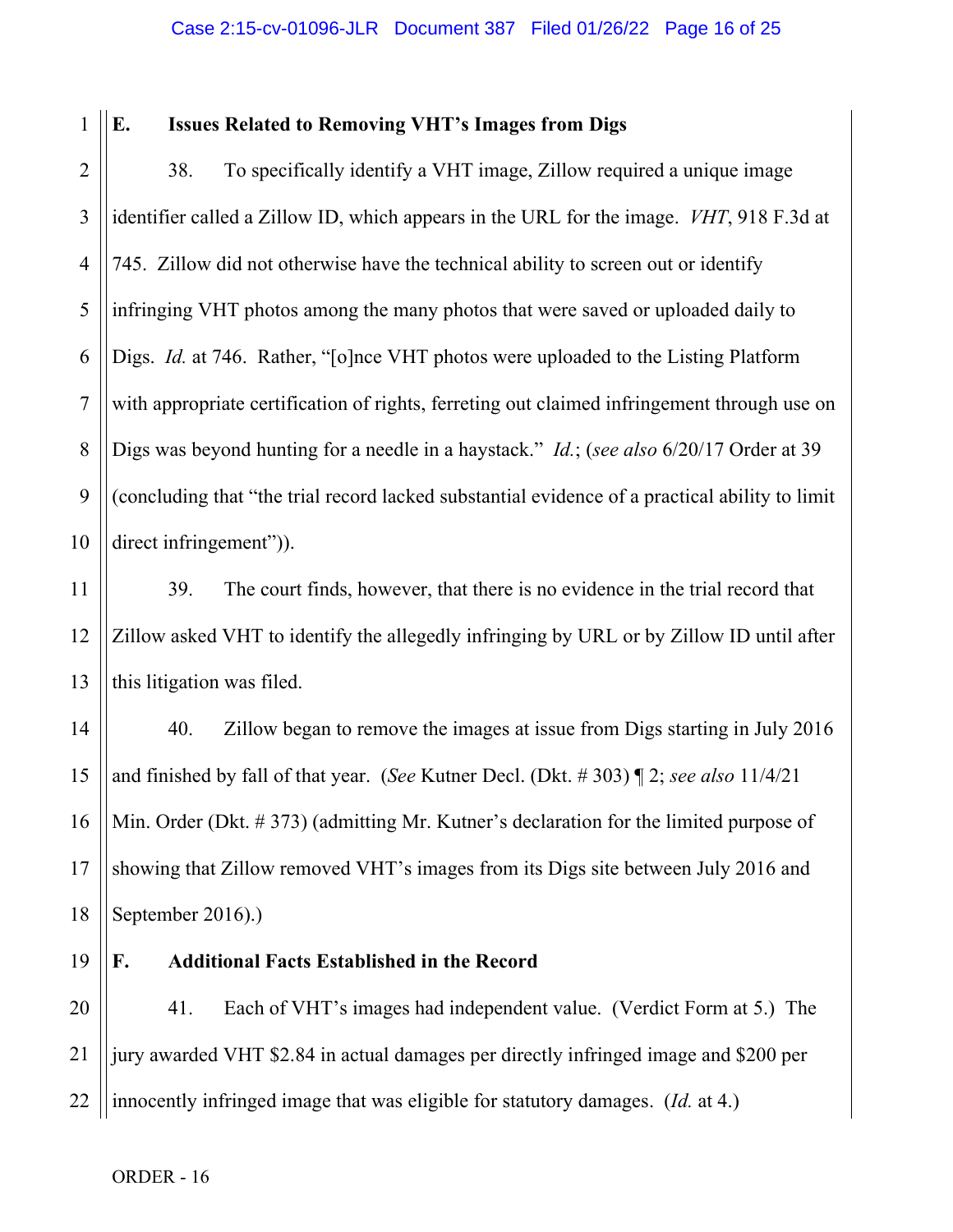| 1              | 42.<br>Each of VHT's images is a separate work for purposes of calculating                      |  |
|----------------|-------------------------------------------------------------------------------------------------|--|
| $\overline{2}$ | statutory damages. (5/8/20 Order at 34-35; 3/10/21 Order at 8.)                                 |  |
| 3              | 43.<br>Substantial evidence in the parties' first trial "d[id] not show Zillow was              |  |
| $\overline{4}$ | 'actually aware' of its infringing activity;" rather, it showed that Zillow's "belief that feed |  |
| 5              | providers had properly licensed its uses and that its system effectively respected those        |  |
| 6              | rights was reasonable." VHT, 918 F.3d at 749.                                                   |  |
| $\overline{7}$ | Zillow reasonably believed that its feed providers had properly licensed its<br>44.             |  |
| 8              | use of VHT's images and that its system effectively respected those rights. VHT, 918            |  |
| 9              | F.3d at 749. The record suggests no reason to conclude that Zillow maintained that              |  |
| 10             | position in bad faith. <i>Id.</i> ; (see also 6/20/17 Order at 52).                             |  |
| 11             | <b>CONCLUSIONS OF LAW</b><br>IV.                                                                |  |
| 12             | The court has jurisdiction over this action pursuant to 28 U.S.C. §§ 1331<br>1.                 |  |
| 13             | and $1338(a)$ . Venue is proper in the Western District of Washington pursuant to 28            |  |
| 14             | U.S.C. § 1391(b)(1)-(2) and 28 U.S.C. § 1400.                                                   |  |
| 15             | <b>Zillow's Infringement</b>                                                                    |  |
| 16             | 2.<br>The Ninth Circuit held that Zillow's infringement of VHT's images was not                 |  |
| 17             | willful as a matter of law. VHT, 918 F.3d at 749. Thus, the issue before the court is           |  |
| 18             | whether or not Zillow's infringement was innocent. The court concludes that Zillow's            |  |
| 19             | infringement of VHT's images before VHT sent the Notice Letter was innocent, but its            |  |
| 20             | subsequent infringement was not innocent.                                                       |  |
| 21             |                                                                                                 |  |
| 22             |                                                                                                 |  |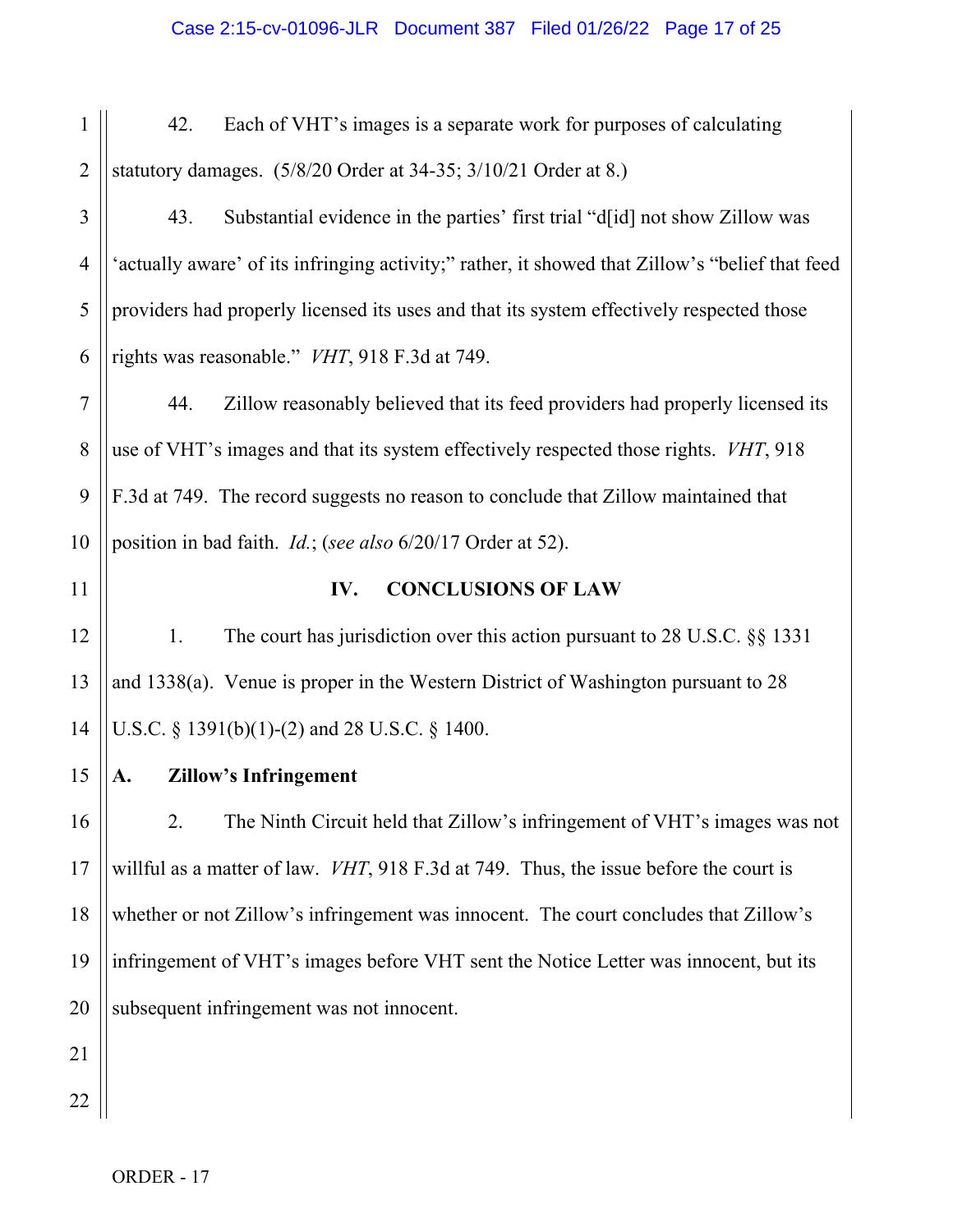1 2 3 3. To prove that its infringement was innocent, Zillow must "sustain the burden of proving . . . that [it] was not aware and had no reason to believe that [its] acts constituted an infringement of copyright." 17 U.S.C.  $\S$  504(c)(2).

4 5 6 7 8 4. Because the Ninth Circuit found that there was no substantial evidence that Zillow was "actually aware" of its infringing activity before VHT gave it notice, *VHT*, 918 F.3d at 749, the issue here is whether Zillow has met its burden to prove that it had no reason to believe that its use of VHT's images constituted an infringement of copyright.

9 10 11 12 13 14 15 16 17 18 19 5. Before VHT sent the Notice Letter, VHT did not "raise the specter of infringement" at any time. *VHT*, 918 F.3d at 749; (*see also* Balduf Tr. at 137:17-20). Although VHT attempted to negotiate with Zillow a separate feed of images for Digs, it did not inform Zillow that it believed its use of VHT's images constituted infringement. *Id.*; (*see also* Balduf Tr. at 137:17-20). Zillow reasonably and in good faith believed that its feed providers correctly represented that they had properly licensed Zillow's use of VHT's images for Digs and that its system effectively respected those rights. *VHT*, 918 F.3d at 749; (*see also* Trial Ex. A-77 (Zillow's feed provider agreement)). Zillow did not have access to VHT's license agreements with its customers and thus had no way to confirm that the feed providers incorrectly represented their rights to VHT's images. *See VHT*, 918 F.3d at 749.

20 21 22 6. Therefore, the court concludes that before July 10, 2014, Zillow was unaware and had no reason to believe that its use of VHT's images on Digs constituted infringement. As a result, its infringement of 388 of VHT's searchable, displayed images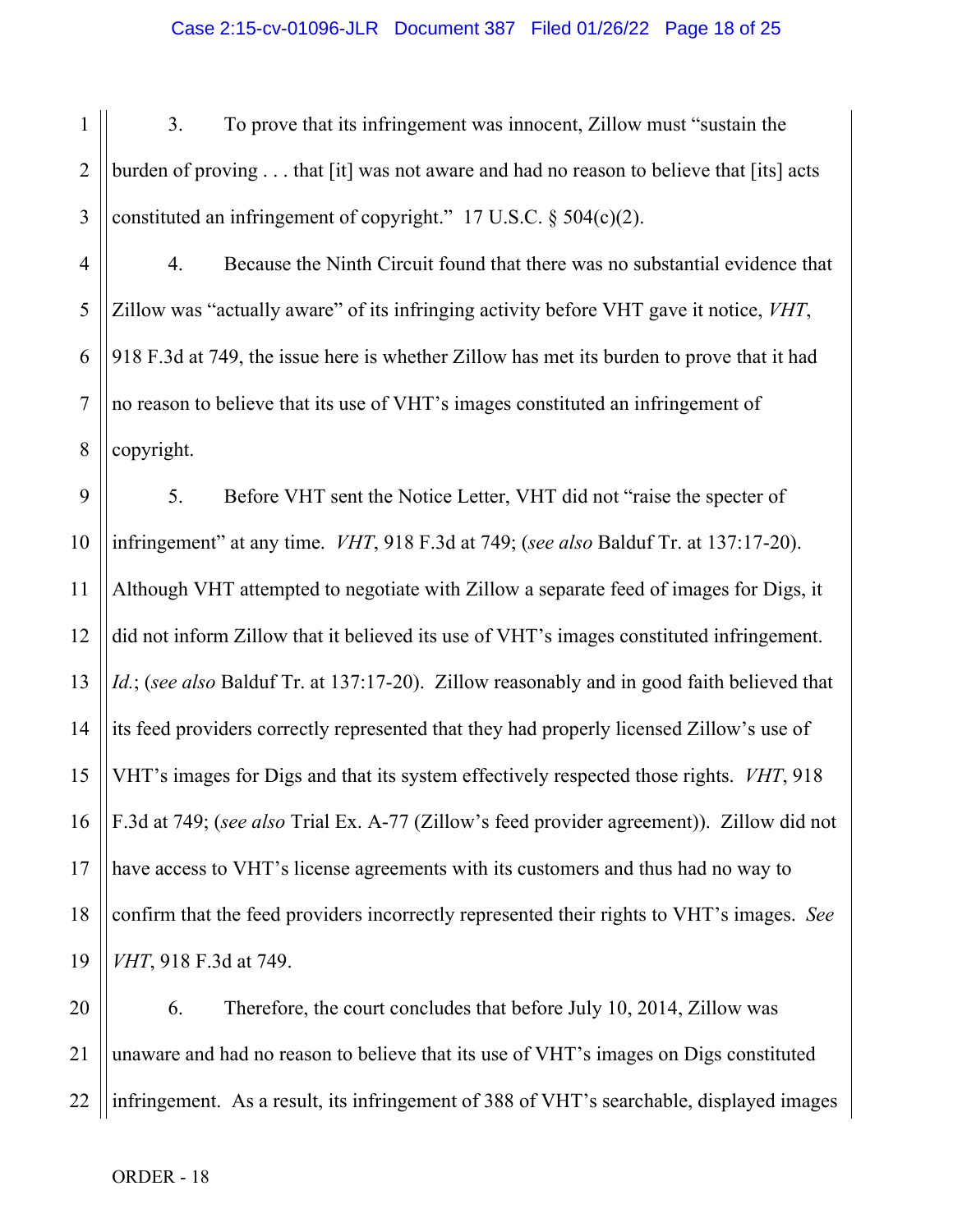1 2 3 on Digs was innocent.<sup>[6](#page-18-0)</sup> (Trial Ex. 512, Col. N = "Board + Searchable (Removed)", "Searchable", and "Searchable + Board"; Col.  $AR = "Y"$ ; Col.  $AW = "Y"$ ; Col.  $AU = "N"$ .)

4 5 6 7 8 9 10 11 7. Once Zillow received VHT's Notice Letter, however, it was on notice that VHT believed that Zillow's use of VHT's images infringed on VHT's copyrights. (*See* Trial Ex. 98.) The court concludes, as a result, that as of July 10, 2014, Zillow had reason to believe that its use of those images constituted an infringement of copyright. The fact that Zillow subsequently engaged in discussions with VHT in an effort to resolve VHT's infringement claims supports the conclusion that by July 10, 2014, Zillow had reason to believe that its use of VHT's images on Digs constituted an infringement of copyright. (*See supra* at Findings ¶ 29.)

8. Thus, Zillow's infringement of 2,312 images added to Digs after VHT sent the Notice Letter was not innocent.<sup>[7](#page-18-1)</sup> (Trial Ex. 512, Col. N = "Board + Searchable

<span id="page-18-1"></span>19 20 21 22  $\frac{7}{2}$  Zillow argues, citing 4 NIMMER ON COPYRIGHT 14.04 (2021), that all of its infringement was innocent because "its infringing conduct was made in a good faith belief of the innocence of its conduct, and . . . it was reasonable in holding that good faith belief." (*See* Zillow F&C ¶ 114; *see also id.* ¶¶ 115-16 (citing out-of-circuit cases that also rely on NIMMER's "good faith belief" formulation of the innocence standard).) The court declines to adopt NIMMER's "good faith belief" standard because it is both circular and contrary to the plain language of the statute. The court cannot agree that having a "reasonable good faith belief" that conduct is innocent is equivalent to having "no reason to believe" that conduct is infringement in the first instance.

12

13

14

<span id="page-18-0"></span>15

16

17

<sup>6</sup> VHT's reliance on *Childress v. Taylor*, 798 F. Supp. 981 (S.D.N.Y. 1995), for the proposition that Zillow's indemnification provision in its feed agreements forecloses a finding of innocence is misplaced. (*See* VHT F&C at Conclusion ¶ 12 (quoting *Childress*, 798 F. Supp. at 995-96).) In *Childress*, the infringer not only included an indemnification provision in his contract, but also had seen the production of the original work (a play) and knew of the similarities between the original work and the infringing work "in respect of subject matter, content, and settings." *Childress*, 798 F. Supp. at 996. These additional factors are not present in this case.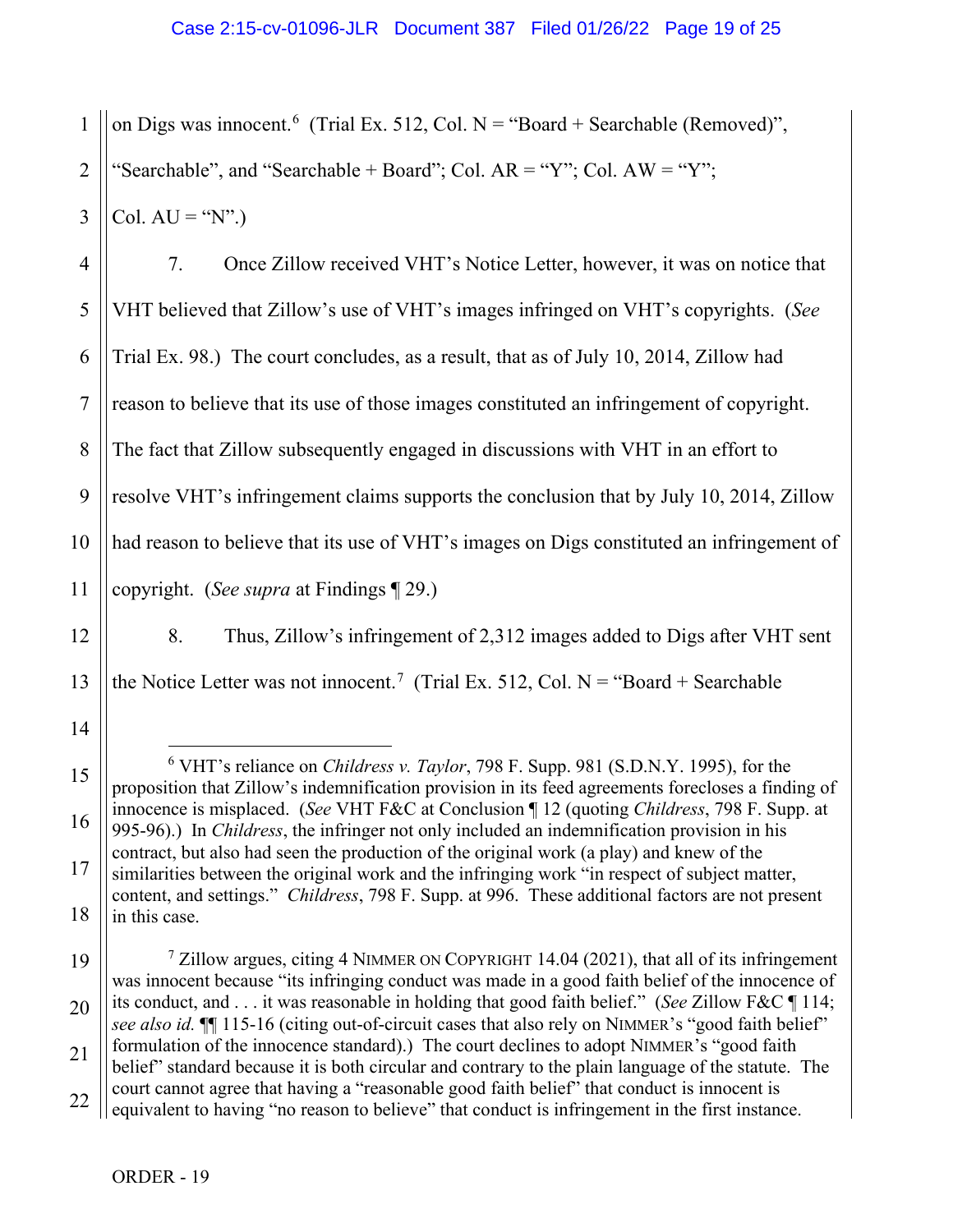1 2 (Removed)", "Searchable", and "Searchable + Board"; Col.  $AR = "Y"$ ; Col.  $AW = "Y"$ ; Col.  $AU = "Y".$ 

## **B. Statutory Damages**

3

5

7

4 6 9. "[A]n infringer of copyright is liable for either . . . (1) "the copyright owner's actual damages and any additional profits of the infringer . . . ; or (2) statutory damages, as provided by  $[17 \text{ U.S.C.} \$   $504(c)]$ ."  $17 \text{ U.S.C.} \$   $504(a)$ . Here, VHT seeks statutory damages for Zillow's infringement. (*See generally* VHT Br.)

8 9 10 11 12 13 14 15 16 17 18 19 10. The amount of statutory damages depends on whether the infringement was willful, innocent, or neither willful nor innocent. *See* 17 U.S.C. § 504(c). If the infringement was neither willful nor innocent, the court may award damages of between \$750 and \$30,000 per work, "as the court considers just." *Id.* § 504(c)(1). If the infringement was willful, the court "in its discretion" may increase the award to not more than \$150,000 per work. *Id.*  $\S$  504(c)(2). If the infringement was innocent, the court "in its discretion" may reduce the award of statutory damages to not less than \$200 per work. *Id.* The court must determine "what is just in the particular case" within the statutory range; "within these limitations the court's discretion and sense of justice are controlling." *F.W. Woolworth Co. v. Contemporary Arts*, 344 U.S. 228, 232 (1952). 11. VHT requests an award of \$3,000 per image. (VHT Br. at 8.)

<sup>22</sup> *Compare* 4 NIMMER ON COPYRIGHT 14.04[B][2][a]; *with* 17 U.S.C. § 504(c)(2); *see also L.A. News Serv. v. Tullo*, 973 F.2d 791, 800 (9th Cir. 1992) (rejecting defendant's argument that its good faith belief in the legality of its conduct entitled it to a minimum statutory damage award).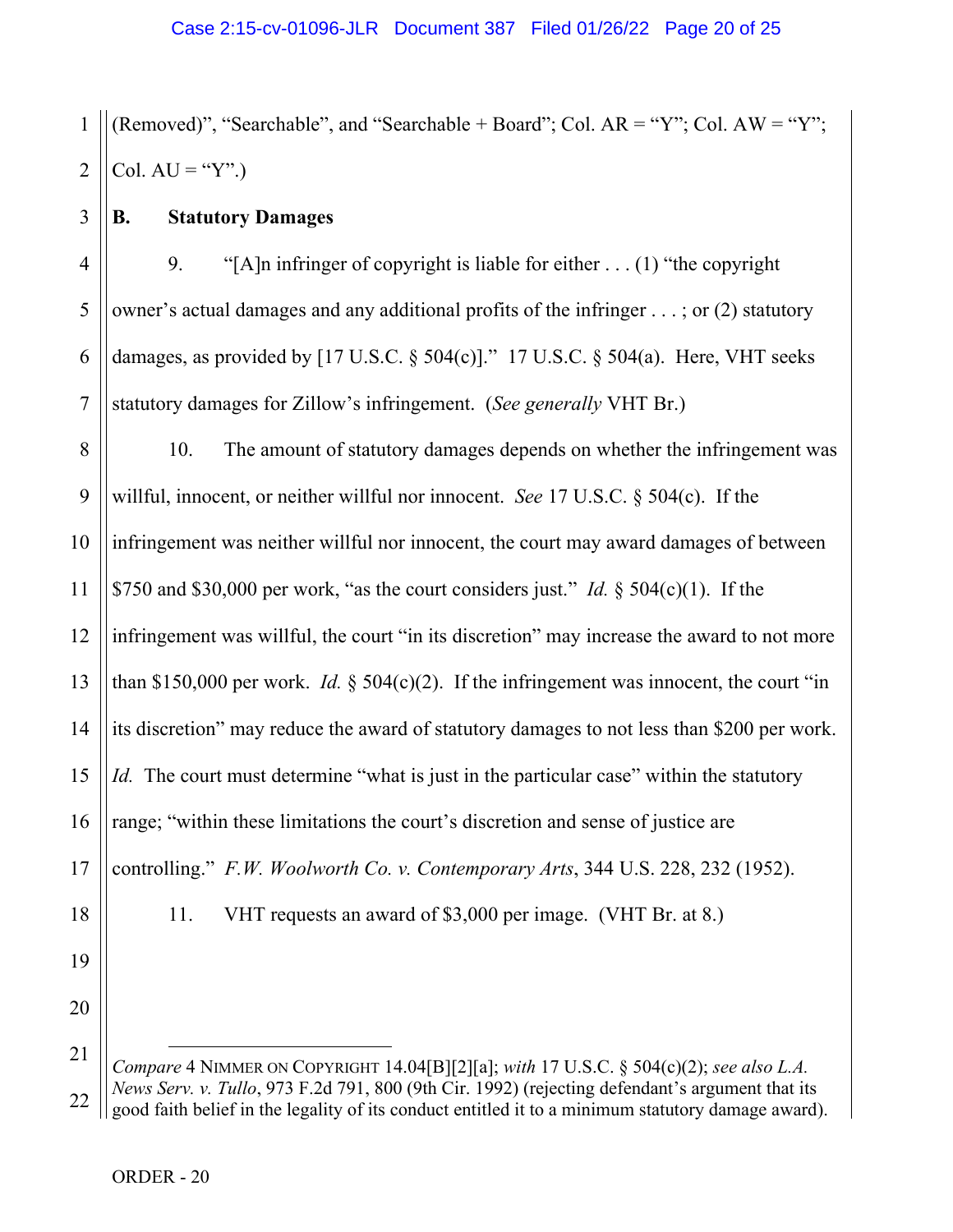#### Case 2:15-cv-01096-JLR Document 387 Filed 01/26/22 Page 21 of 25

1 2 3 4 5 6 7 8 12. "'Statutory damages are available in order to effectuate two purposes underlying the remedial provisions of the Copyright Act: to provide adequate compensation to the copyright holder and to deter infringement.'" *Desire, LLC v. Manna Textiles, Inc.*, 986 F.3d 1253, 1271 (9th Cir.), *cert. denied*, 142 S. Ct. 343 (2021) (quoting *Frank Music Corp. v. Metro-Goldwyn-Mayer Inc.*, 886 F.2d 1545, 1554 (9th Cir. 1989)). They are "intended as a substitute for profits or actual damage," and should not provide copyright owners a windfall. *Id.* (quoting *Frank Music Corp. v. Metro-Goldwyn-Mayer, Inc.*, 772 F.2d 505, 520 (9th Cir. 1985)).

9 10 11 12 13 14 15 16 13. The parties agree that the factors this court applied in *Curtis v. Illumination Arts, Inc.*, 33 F. Supp. 3d 1200 (W.D. Wash. 2014), govern the court's determination of statutory damages. (*See* VHT Br. at 9; Zillow Br. at 14-15.) These factors are (1) the infringer's profits and the expenses they saved because of the infringement; (2) the plaintiff's lost revenues; (3) the strong public interest in ensuring the integrity of copyright laws; and (4) whether the infringer acted willfully. *Curtis*, 33 F. Supp. 3d at 1217 (citing *Getty Images (US), Inc. v. Virtual Clinics*, No. C13-0626JLR, 2014 WL 358412, at \*7 (W.D. Wash. Jan. 31, 2014)).

17 18 19 20 21 22 14. Courts typically consider the first two factors—the infringer's profits and expenses saved, and the plaintiff's lost revenues—together. *See Curtis*, 33 F. Supp. 3d at 1217. "These factors . . . are generally given less weight than the others because of the inherent uncertainty in calculating an infringer's profits and a plaintiff's lost revenue." *Id.* (citing *Milene Music, Inc. v. Gotauco*, 551 F. Supp. 1288, 1296 (D. R.I. 1982)). "Indeed, 'most courts . . . do not attach great weight to profits gained or to income lost,

ORDER - 21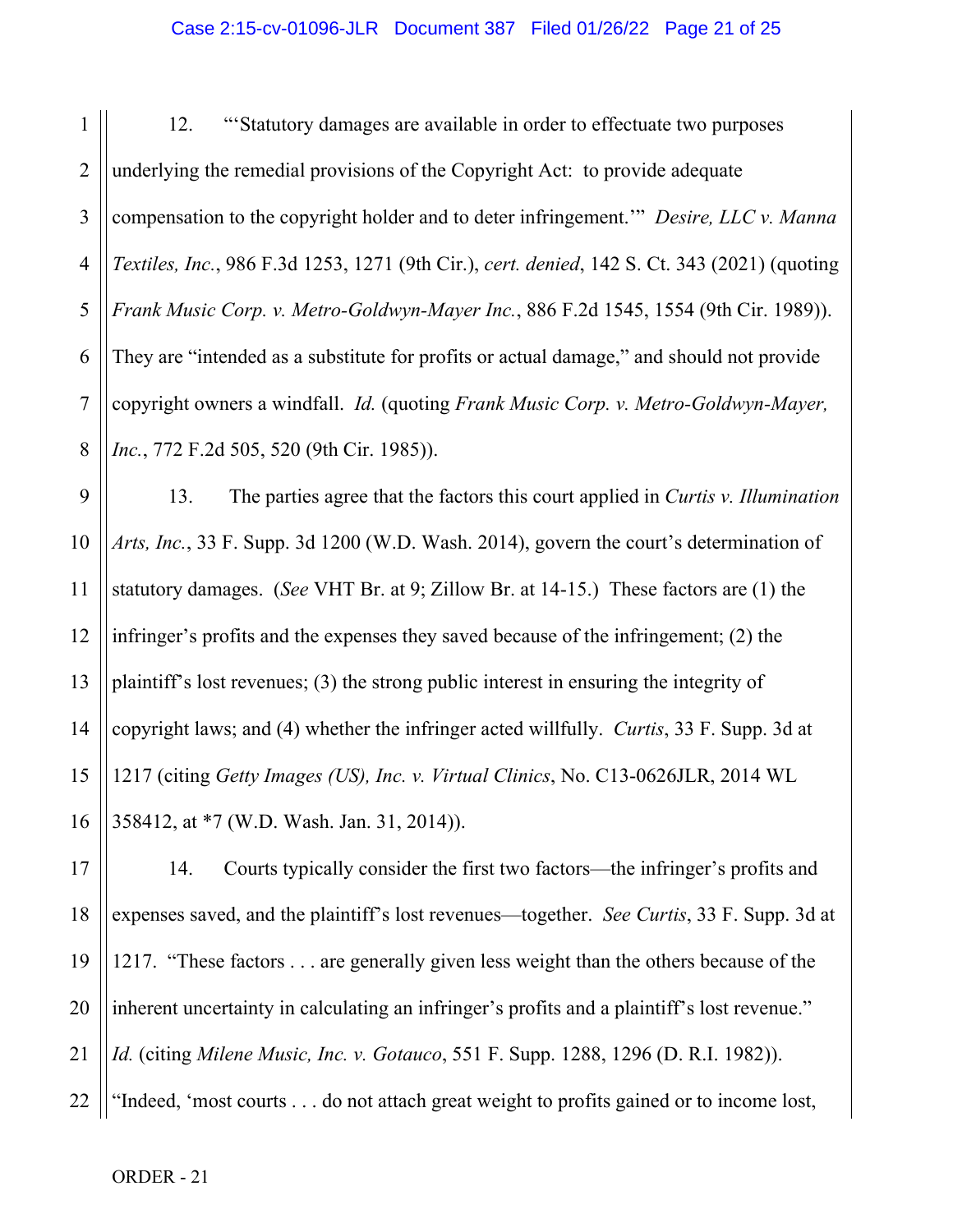1 2 3 4 because these amounts are difficult to monetize, and may be marginal at best.'" *Id.* (quoting *Milene Music*, 551 F. Supp. at 1296). There is "'no required nexus between actual and statutory damages under 17 U.S.C. § 504(c).'" *Id.* at 1219 (quoting *New Form, Inc. v. Tekila Films, Inc.*, 357 F. App'x 10, 12 (9th Cir. 2009)).

5 6 7 8 9 10 11 15. The record before the court does not establish the profits Zillow earned, the expenses Zillow saved, or the revenues VHT lost due to Zillow's infringement. Based on the evidence presented at the parties' first trial, however, the jury found that VHT was entitled to actual damages of \$2.84 per infringed image. (Verdict Form at 4.) Although there is no required nexus between actual and statutory damages, *see Curtis*, 33 F. Supp. 3d at 1219, the court concludes that the first two factors support statutory damages awards at or near the statutory minimums.

12 13 14 15 16 16. The third factor is the strong public interest in ensuring the integrity of copyright laws. *Curtis*, 33 F. Supp. 3d at 1217. "If the infringing conduct is severe, a court is more likely to award higher statutory damages because the higher award will deter such conduct in the future." *Id.* at 1218 (citing *Warner Bros. Enter. v. Caridi*, 346 F. Supp. 2d 1068, 1074 (C.D. Cal. 2004)).

17 18 19 20 21 22 17. The court concludes that Zillow's conduct with respect to the 388 images it innocently infringed was not "severe." Indeed, the court has already concluded that Zillow was unaware of this infringement and had no reason to believe that its conduct was infringement. (*See supra* at Conclusions ¶¶ 5-6.) Accordingly, the court concludes that a statutory damages award above the minimum is not necessary to deter similar conduct in the future.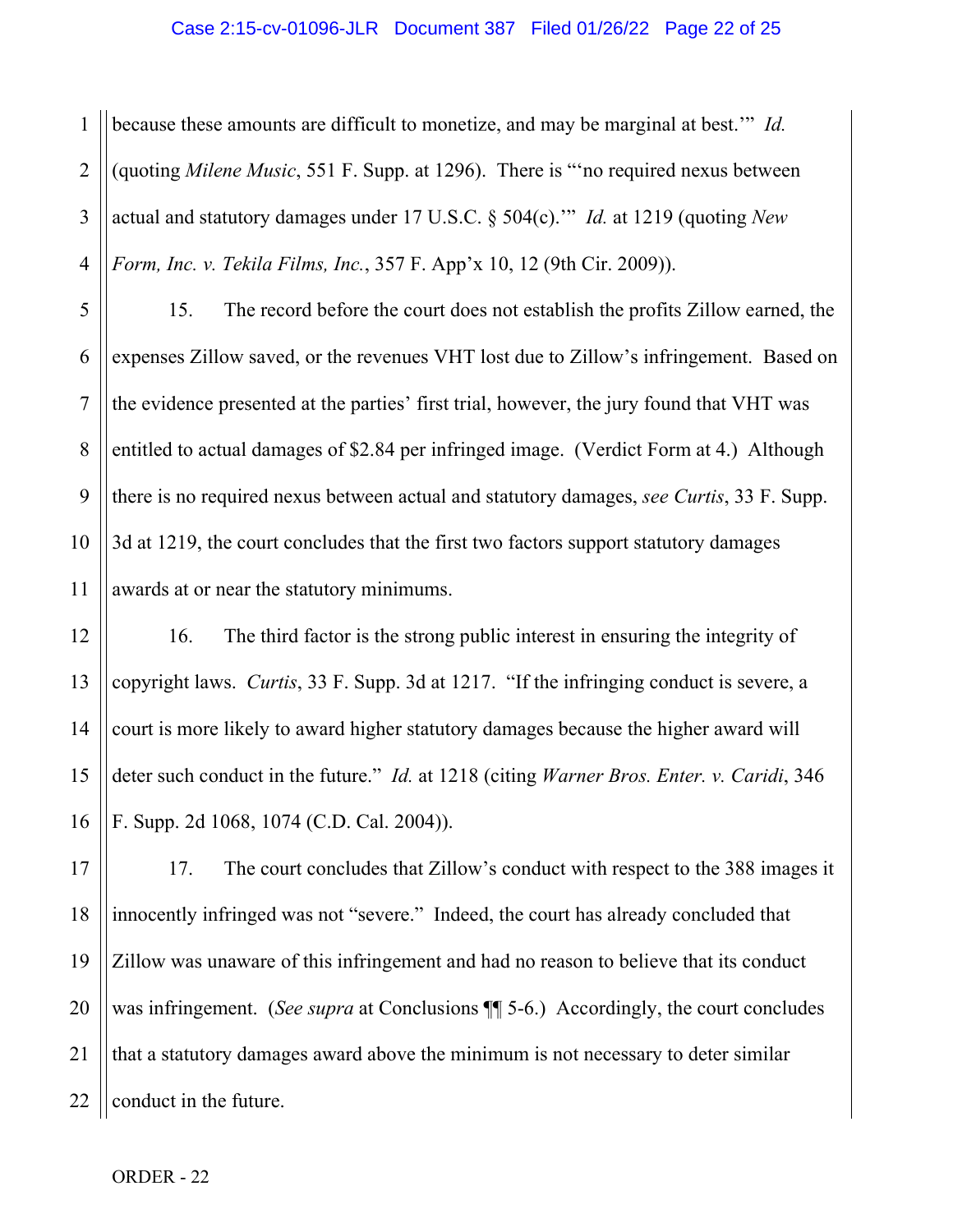1 2 3 4 5 6 7 8 18. With respect to the remaining 2,312 images, Zillow promptly responded to VHT's Notice Letter and requested additional information in an effort to verify VHT's infringement claim. (*See supra* at Findings ¶¶ 29-25); *see also VHT*, 918 F.3d at 749. It could not immediately remove the images from Digs because it could not reliably identify them based on the property addresses VHT provided. (*See supra* at Findings ¶¶ 38-39.) The court concludes, however, that the third factor supports an award slightly above the statutory minimum to deter companies from using works in a new product without first confirming that they have the correct licenses for such use.

9 10 11 12 13 14 19. "The fourth factor involves considering the willfulness of Defendants' conduct." *Curtis*, 33 F. Supp. 3d at 1219. This factor "is typically given the most weight by courts in determining an appropriate amount of statutory damages." *Id.* (citing *Milene Music*, 551 F. Supp. 3d at 1296). "The per-infringement award tends understandably to escalate, in direct proportion to the blameworthiness of the infringing conduct.'" *Id.* (quoting *Milene Music*, 551 F. Supp. 3d at 1296).

15 16 17 18 19 20 20. Here, it is the law of the case that Zillow's conduct was not willful. *See VHT*, 918 F.3d at 750. The court concludes that this factor weighs in favor of statutory damages awards at or near the statutory minimums because (1) a finding that Zillow innocently infringed the 388 pre-Notice Letter images is inconsistent with a finding of blameworthiness; and (2) Zillow's conduct after receiving the Notice Letter was reasonable and was not in bad faith. *See VHT*, 918 F.3d at 749.

21 22 21. After considering all of the *Curtis* factors, the court concludes that (1) statutory damages of \$200 per work are appropriate for the 388 images for which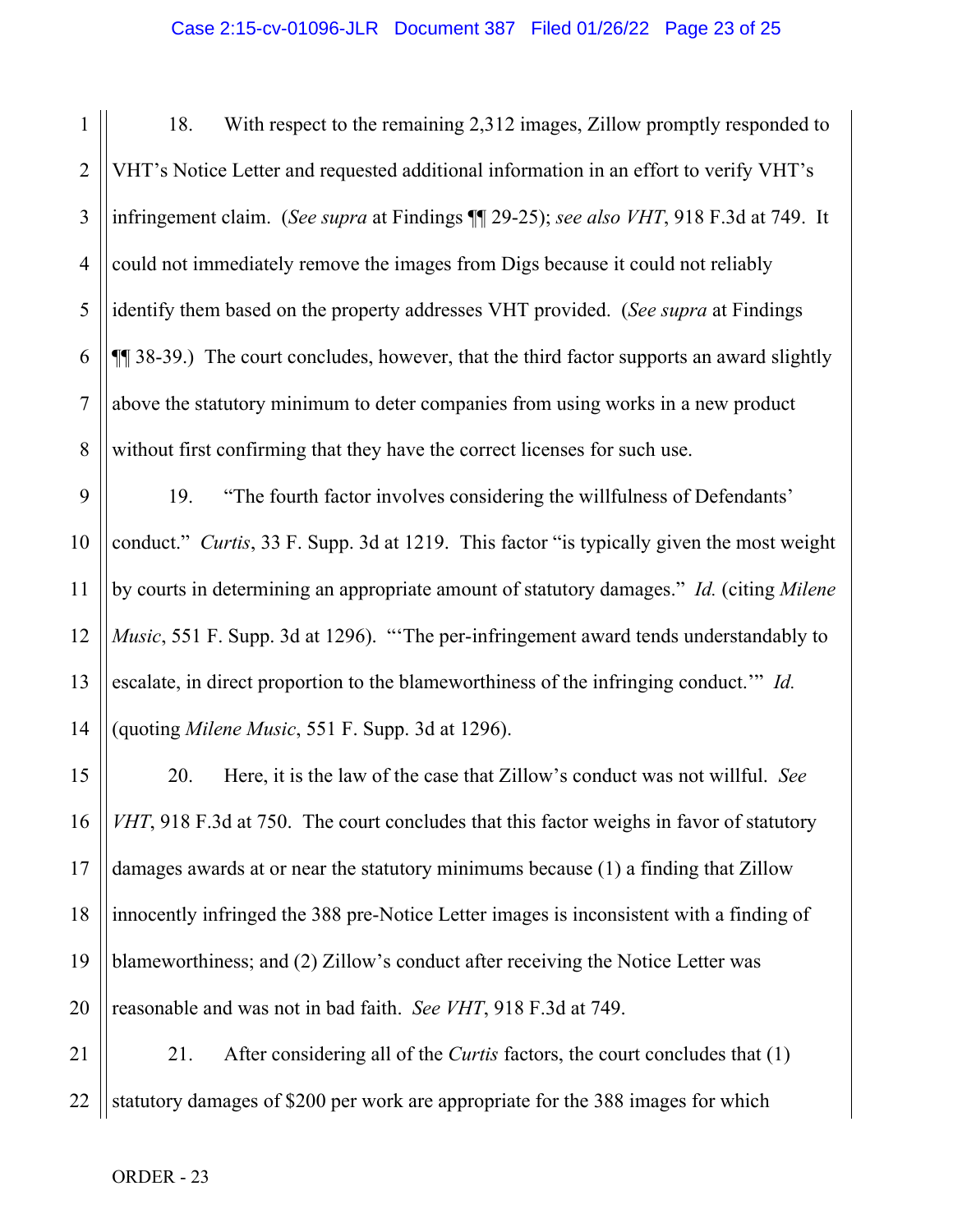1 2 3 4 Zillow's infringement was innocent, and (2) statutory damages of \$800 per work are appropriate for the 2,312 images for which Zillow's infringement was not innocent. Accordingly, the court awards VHT \$1,927,200 in statutory damages pursuant to 17 U.S.C. § 504(c).

**C. Other Matters**

5

6 7 8 9 10 11 12 22. Aspects of the July 10, 2017 judgment that were affirmed or not disturbed on appeal will be incorporated into the court's amended final judgment, including the court's entry of judgment for (i) actual damages in the amount of \$3,467.64, for Zillow's direct infringement of 1,221 searchable, displayed images that were not eligible for statutory damages; (ii) pre-judgment interest on that award; (iii) statutory damages in the amount of \$400 for two directly infringed images the jury found were innocently infringed; and (iv) post-judgment interest on both awards. (*See* 7/10/17 J.)

13 14 15 23. VHT requests post-judgment interest from July 10, 2017, the date the court entered the 2017 judgment. (VHT Br.; *see* 7/10/17 J.) Zillow has not opposed this request. (*See* Zillow Resp.; Zillow F&C; Zillow Prop. J.)

16 17 18 19 20 21 22 24. Where the basis for an award "had already been meaningfully ascertained" before appeal, post-judgment interest on remand should be awarded from the date of the original judgment. *Planned Parenthood of Columbia/Willamette Inc. v. Am. Coal. of Life Activities*, 518 F.3d 1013, 1021 (9th Cir. 2008). Here, the 2017 judgment established Zillow's liability for directly infringing the 2,700 images at issue and awarded VHT interest under 28 U.S.C. § 1961, from the date of the judgment. (7/10/17 J. at 3.) Zillow's liability for these infringements was not disturbed on appeal: the Ninth Circuit

ORDER - 24